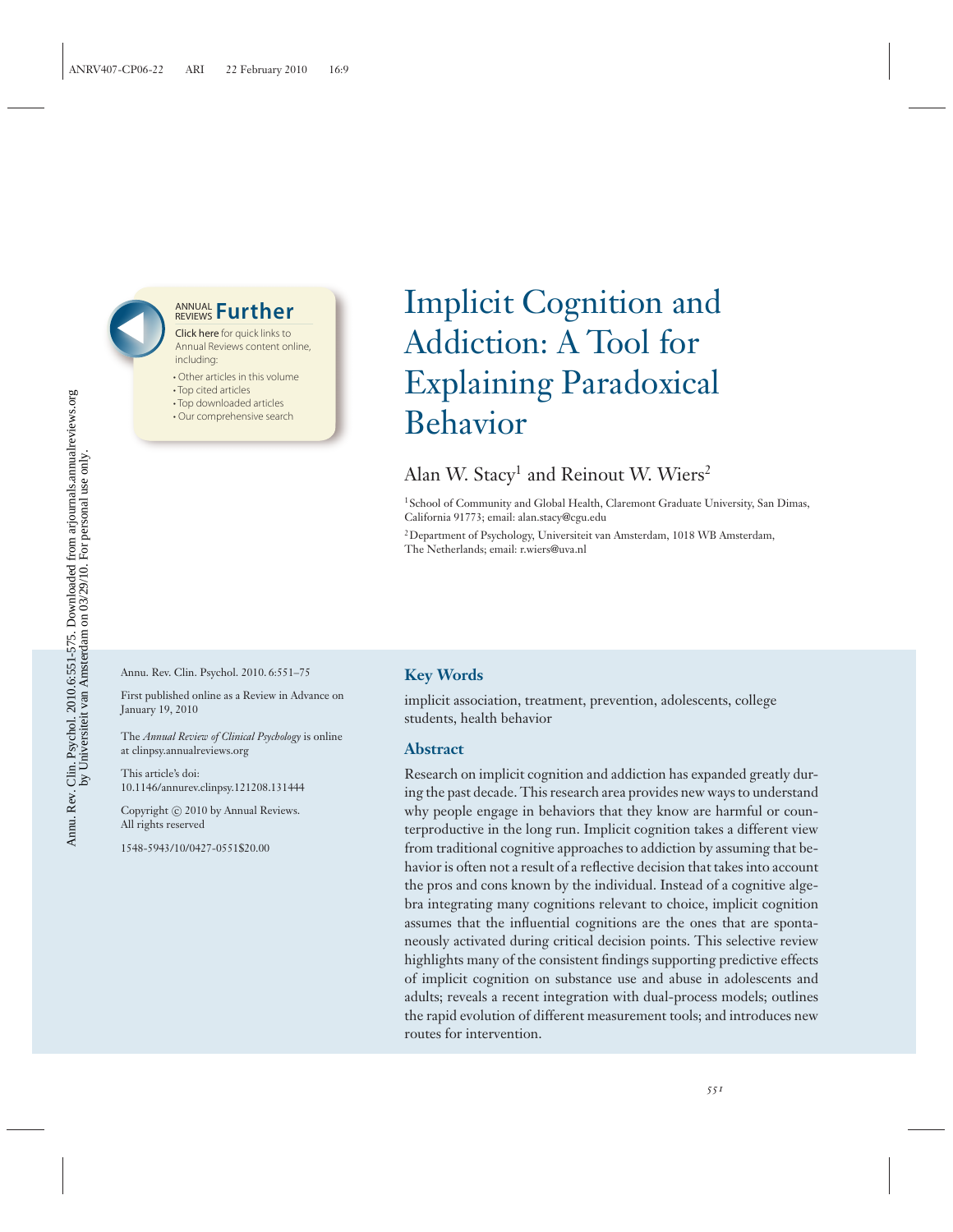#### **Contents**

|                                                           | 552 |
|-----------------------------------------------------------|-----|
| DEFINITIONS AND FOCI                                      | 552 |
| Diversity of Approaches from                              |     |
| Basic Cognitive Research                                  | 552 |
| Working Definitions for                                   |     |
| Addiction Research                                        | 553 |
| Old Wine, New Bottle?                                     | 554 |
| <b>SUMMARY OF SUPPORTIVE</b>                              |     |
| <b>FINDINGS IN COLLEGE</b>                                |     |
| STUDENTS AND ADULTS                                       | 555 |
| <b>Results from Response Latency</b>                      |     |
| $Measures \ldots \ldots \ldots$                           | 555 |
| <b>Results from Indirect Tests Using</b>                  |     |
| Word Production and Memory                                |     |
| $Testing \dots \dots \dots \dots \dots \dots \dots \dots$ | 558 |
| Examples of Findings Using Other                          |     |
| Indirect Tests                                            | 561 |
| <b>FINDINGS IN YOUNGER</b>                                |     |
| <b>ADOLESCENTS: THE</b>                                   |     |
| <b>DEVELOPMENT OF</b>                                     |     |
| IMPLICIT ASSOCIATIONS                                     | 561 |
| THEORETICAL EXPLANATIONS                                  |     |
| OF IMPLICIT PROCESSES                                     | 562 |
| <b>Connectionist and Associative</b>                      |     |
| Memory Frameworks                                         | 562 |
| Neurological Models of                                    |     |
| Addiction and Habit                                       | 563 |
| <b>DUAL-PROCESS MODELS:</b>                               |     |
| <b>EXECUTIVE FUNCTION AND</b>                             |     |
| GENETIC MODERATORS                                        | 564 |
| <b>INTERVENTION</b>                                       |     |
| IMPLICATIONS                                              | 566 |
| <b>CONCLUSION AND</b>                                     |     |
| FUTURE DIRECTIONS                                         | 567 |

#### **INTRODUCTION**

The study of implicit processes has much potential for explaining the paradox of addiction. Why do people engage in behaviors they "know" are harmful and potentially life threatening? Rather than assume people weigh pros and cons in an algebraic or reflective model of behavior and then make reasoned choices,

implicit cognition approaches assume choices often are influenced by a subset of associations in memory that become spontaneously activated under various conditions. These associations are learned through experience and channel behavior in ways that are not revealed through introspection, self-reflection, or causal attribution. Yet, various indirect methods have become available that reveal these associations and provide hints about the implicit processes that can help explain the paradox. Consistent findings from this research suggest new routes for intervention.

This selective review highlights prominent recent developments and consistent findings in research on implicit cognition and addiction. These developments are then discussed in terms of emerging dual-process theories, which focus on interactions between implicit and executive processes, and in terms of promising intervention approaches. Because implicit cognition concepts in addiction are derived from basic research in memory, cognitive neuroscience, and social cognition, several key findings from these disciplines are also addressed when highly relevant to addiction.

## **DEFINITIONS AND FOCI**

### **Diversity of Approaches from Basic Cognitive Research**

There is no uniformly agreed on definition or approach to implicit cognition or similar concepts of unconscious or automatic processing. Rather, definitions and approaches to implicit cognition have different foci depending on the discipline and sometimes even the subdiscipline or research area. In basic research on episodic memory, the emphasis is on detecting evidence of previous exposure to an event in the absence of conscious or intentional recollection of a previous event (e.g., Graf & Schacter 1985). In research on semantic memory, a concept frequently indistinguishable from implicit cognition is automatic semantic priming, which is focused on effects of one stimulus on the processing of a related stimulus, without the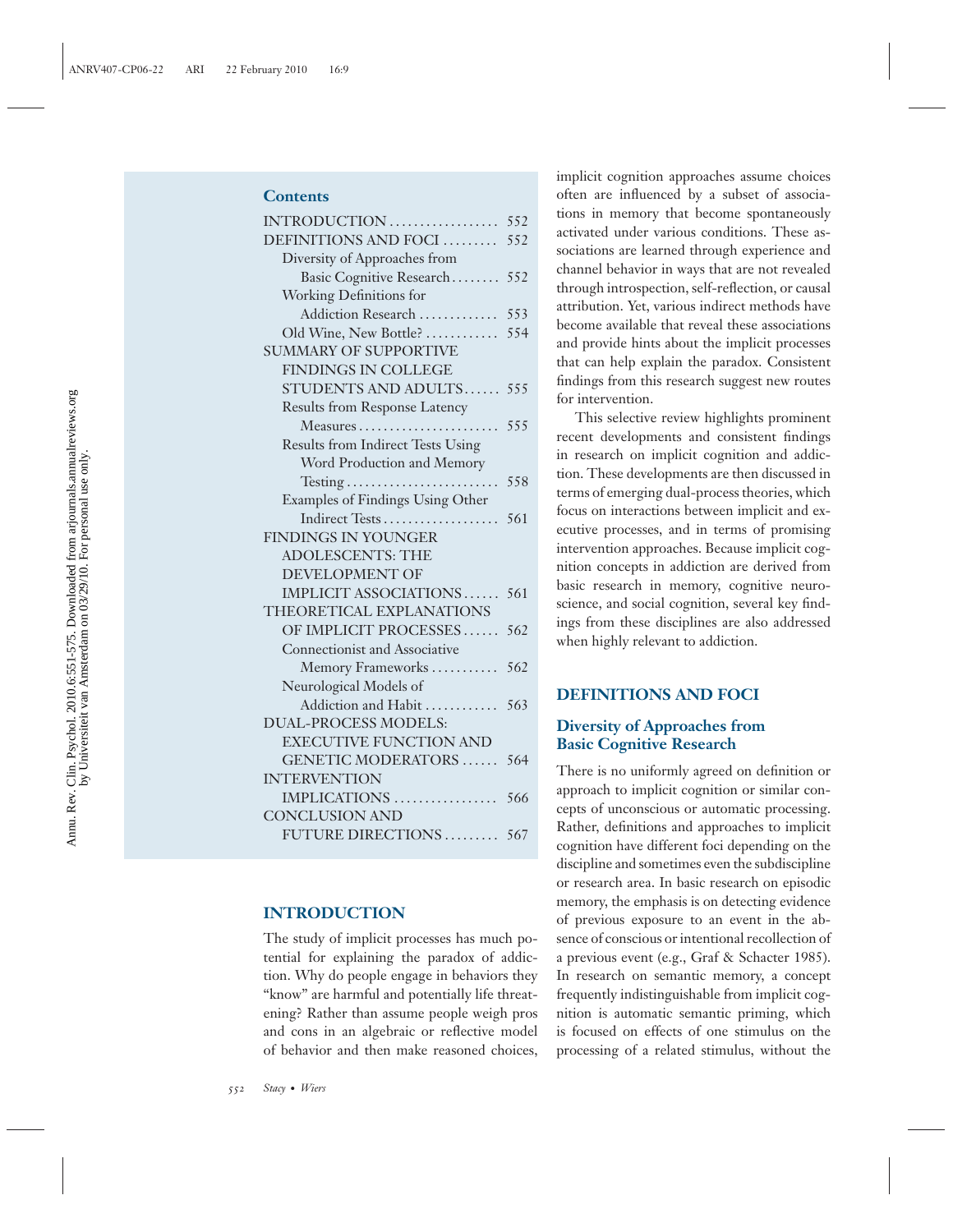involvement of strategic reflective processes such as expectancy generation or strategic matching (e.g., Hutchison 2003). In recent social psychology, the focus is on uncovering effects of previous experience in the absence of introspective awareness or accurate identification of the source of these effects (Greenwald & Banaji 1995). Bargh & Morsella (2008) have argued that lack of awareness of stimuli (i.e., subliminal processing) is not a necessary or even desirable attribute of unconscious processing, and the same can be said for implicit cognition. The key factor for Bargh & Morsella, as well as many streams of research relevant to clinical psychology, is unawareness of the process, not unawareness of stimuli or content. There is evidence showing that, under some conditions, indirectly assessed (but not self-reported) attitudes influence other psychological processes outside of conscious awareness (Gawronski et al. 2006).

# **Working Definitions for Addiction Research**

The authors have found it useful in addiction research to apply a pragmatic definition, in which implicit cognition is revealed on tests that do not require or encourage the conscious or deliberate recollection of previous events or introspections about the causes of one's behavior. In this view, implicit cognition operates spontaneously, without the need for deliberation, reflection, or awareness of the process responsible for behavior. For example, the perception of a stimulus spontaneously triggers an action, the activation of a concept, a train of thought, or a change in performance on some task. This definition can be considered minimal, a starting point, upon which other features of implicit, automatic or unconscious processing can be added if useful for a given research question or clinical issue. De Houwer, Moors, and colleagues (De Houwer et al. 2009, Moors & De Houwer 2006) have listed a variety of ways in which processes may be classified as implicit or automatic, emphasizing such qualities as goal independence, absence of intentionality, uncontrollability, lack of awareness of one or more aspects of the process (e.g., stimuli, origins, attributes, behavioral effects), efficiency (effectiveness under processing load), and operation even under time constraints. A process is implicit in at least some sense if it can be characterized by one or more of these qualities. Different implicit processes can have different "flavors," featuring different combinations of these qualities, such as the frequent combination of unconscious awareness of the effects of stimuli coupled with conscious awareness of the stimuli themselves (Bargh & Morsella 2008). The lack of a single defining characteristic or all-inclusive concept of implicit cognition is compatible with evidence for multiple implicit processing systems supported in neuropsychological research (see Stacy & Wiers 2006).

Within addiction research, operational definitions and measurement of implicit cognition have varied in accord with the basic literatures. Thus, there has been no single operational definition or measurement paradigm unanimously applied to addiction. Yet, the operational definitions share some common ground, as do the definitions from other literatures. Operational definitions of implicit cognition share the key feature of indirect assessment. The participant is not asked to directly report on the target construct. If the target construct is implicit attitude or associations concerning cues or outcomes of a behavior, the participants are not asked to indicate their feelings or beliefs about an object or behavior but instead perform a task that assesses attitude or associations indirectly. The indirect task may use response latency assessments or other indexes of increased efficiency, word production, or tests of memory performance that include an indirect element. The important assumption is that by measuring cognition indirectly, processes not involving deliberate recollection, self-reflection, selfpresentation, or demand characteristics are far less likely to be engaged and may sometimes be avoided altogether. Thus, other important processes documented in extensive basic research are more likely to be revealed, and determinants of behavior usually ignored in most cognitive approaches to addictive behavior may be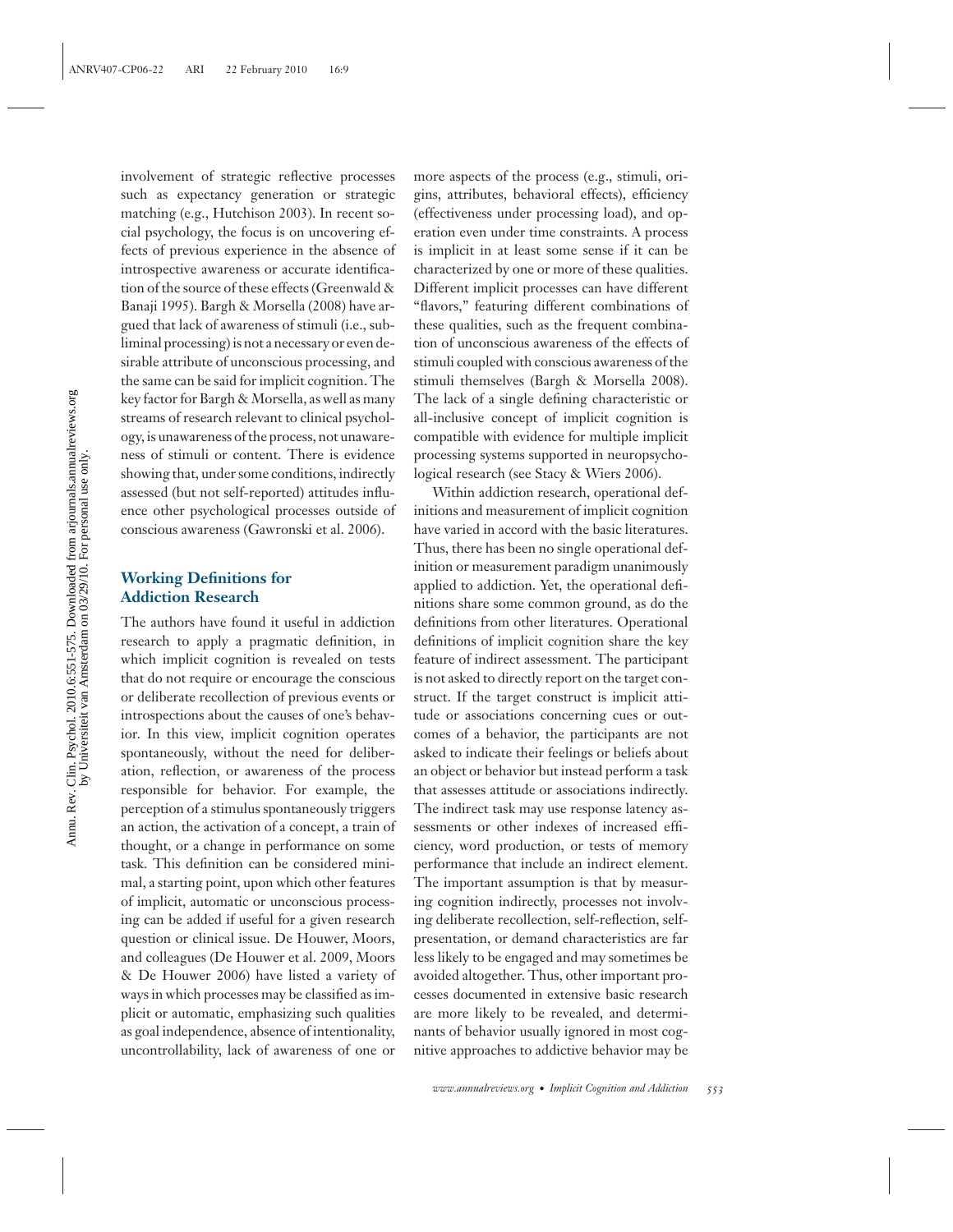understood and applied. Sections below illustrate quite different operational definitions that have originated in basic literatures and now lend support to implicit cognition approaches to addictive behavior. The potential value of implicit or indirect measures is that they capture some of the same spontaneous processes that operate when the addictive behavior is triggered spontaneously. Of course, this claim has to be validated by demonstrating that the indirect measure predicts the spontaneously triggered addictive behaviors in the real world.

#### **Old Wine, New Bottle?**

Contrary to some reports suggesting that concepts of implicit cognitive processes are derived primarily from contemporary research on social psychology, philosophical and observational work on what today would be classified as implicit memory can be traced back at least to the seventeenth, eighteenth, and nineteenth centuries in work by Descartes, Leibniz, Spinoza, Maine de Biran, Herbart, Carpenter, Schopenhauer, Hering, Binet, Korsakoff, Janet, Freud, and others (for historical review, see Schacter 1987). These philosophers, clinicians, and investigators postulated or observed a form of memory that affects behavior in the absence of recollection. In experimental psychology, the first known use of a test of implicit memory is through the method of savings (Ebbinghaus 1913), though the implicit nature of savings was not fully documented until nearly a century later (Nelson 1978). Implicit memory was not a focus of early twentieth-century psychology, even though Bergson (1911) and Prince (1914) elaborated and extended earlier theorizing on multiple (recollective and unconscious) memory systems, and some learning theorists studied implicit memory (e.g., Thorndike & Rock 1934). Schacter's (1987) review revealed that in 1924, McDougal was the first investigator to use the words "implicit" and "explicit" in terms of multiple forms of memory. Further, a variety of essentially implicit processes were studied within the "new look" era, as well as more

recent research in social psychology (Bargh & Morsella 2008).

There are many intriguing and important links between contemporary concepts of implicit processes and earlier work. For example, recent work on illusory memory, which can be explained in part by contemporary theories of implicit processes (e.g., McEvoy et al. 1999), was derived from Deese's (1959) early work on memory intrusions. Theories that support spontaneously activated associations can be traced to rudimentary connectionist models developed by James (1913), with elements apparent in many recent connectionist models in both cognitive (Thomas & McClelland 2008) and social (Monroe & Read 2008) psychology. A variety of models of association through history have avoided reference to conscious or deliberative processing (for review, see Warren 1921) and are relevant to some forms of implicit processes. Recent work in neuroscience demonstrating the distinction between circuits involved in implicit and explicit processes (e.g., Knight et al. 2009, Satpute & Lieberman 2006) received initial impetus from earlier findings revealing forms of implicit memory in amnesic patients in neuropsychological studies of skill learning (Corkin 1968) and priming (Warrington & Weiskrantz 1968). Further, Freud deserves credit for stressing the importance of unconscious processes and internal conflict to predict a wide range of normal and abnormal behavior. However, the fact that he used subjective interpretation rather than objective scientific methods appears to have delayed rather than accelerated the acceptance of implicit processes in psychology (see Wilson 2002).

This brief history merely touches the surface of the many streams of research on implicit process concepts. Clearly, this approach cannot be attributed to one subdiscipline of psychology, and extensive research from multiple areas is quite applicable.

Rather than old wine with a new bottle, we have seen a major resurgence and focus on observed phenomena and processes that have been acknowledged for some time in concept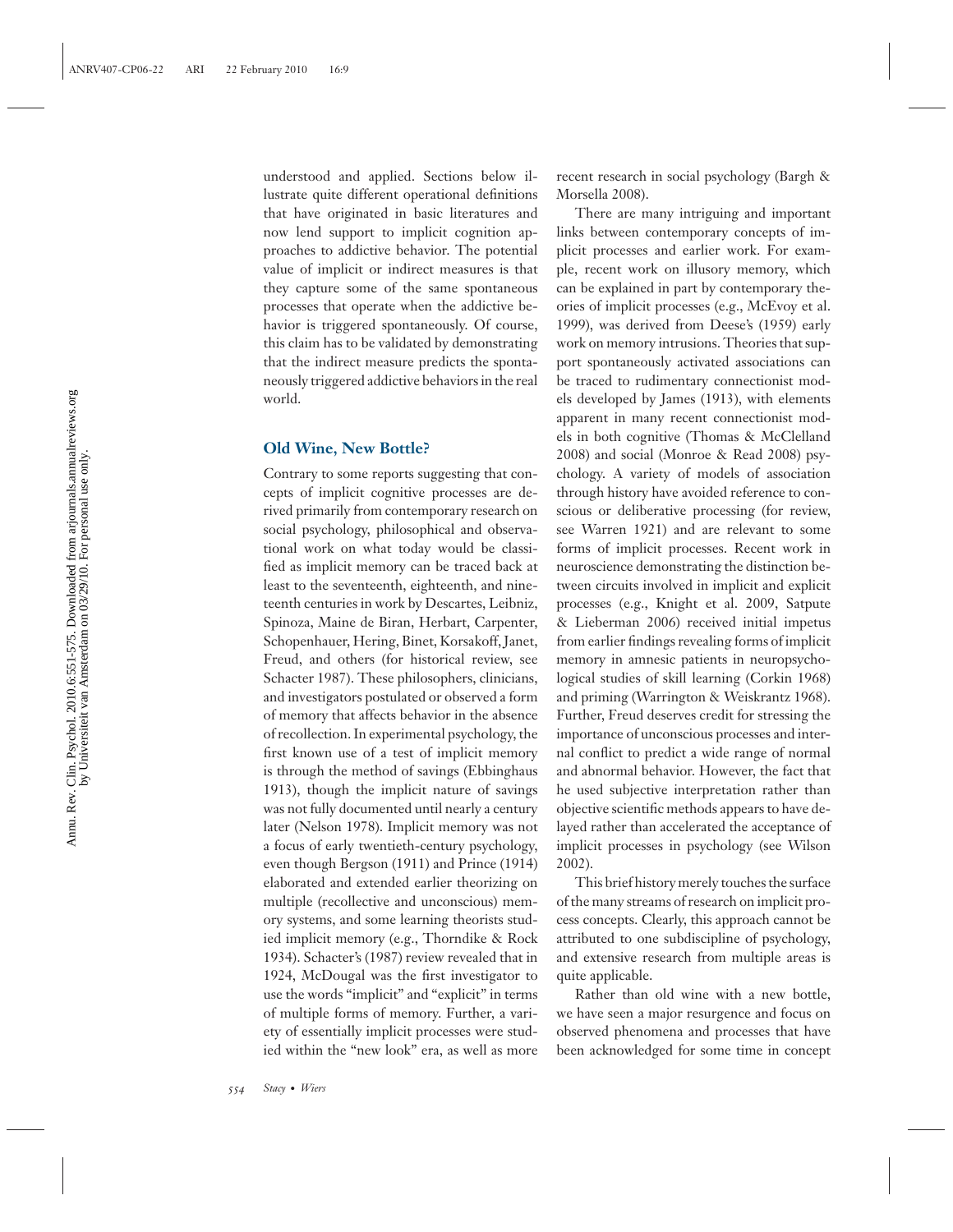and name. The study of implicit cognition has evolved and continued to progress over a long period: first very slowly, now quite rapidly, and occasionally with differing labels (Wilson 2002). One of the rapid contemporary developments is the availability of new measurement tools that show important predictive effects of implicit cognition on behavior. Other recent developments include the neuroscientific study of implicit or automatic processes, the design of interventions that specifically address these processes, and integration of implicit processes into dual-process theories addressing potential moderators such as executive processes and genetic predispositions. These developments are highlighted below in terms of relevance for clinician psychology. More exhaustive reviews of theoretical and measurement issues are available in earlier work (Wiers & Stacy 2006).

# **SUMMARY OF SUPPORTIVE FINDINGS IN COLLEGE STUDENTS AND ADULTS**

Many findings have revealed important relationships between implicit cognition and addictive behaviors. Most of this research has been conducted in populations of older teenagers and adults, using indirect tests such as the implicit association test (IAT), word production, and several other tasks.

# **Results from Response Latency Measures**

During the past decade, there has been a strong increase in research using different reaction time (RT) paradigms to assess different cognitive processes underlying substance use and misuse. There are different ways to categorize these measures. One way is in relation to the underlying processes the measure is intended to assess. Addiction researchers have attempted to assess three broad classes of cognitive processes, assumed to underlie the development and maintenance of addictive behaviors: (*a*) attentional bias for a substance; (*b*) memory associations related to the substance; and (*c*) action tendencies triggered by the substance (approach or avoidance). Note that there is no one-to-one relationship between processes and measures; for example, varieties of the IAT have been used to assess relatively automatic memory associations with substances (Houben & Wiers 2006b, Wiers et al. 2002) as well as to assess action tendencies, by assessing associations between the substance and approach or avoidance (Ostafin & Palfai 2006, Palfai & Ostafin 2003). Similarly, the addiction-Stroop has often been used as a measure of attentional bias for the addictive substance (Cox et al. 2006), but a primed Stroop has been used to assess memory associations (Stewart et al. 2002).

Regarding attentional bias, most studies have used either a variety of the addiction Stroop or a variety of the visual probe task (for review, see Field & Cox 2008). In the addiction Stroop task, attentional bias is inferred from a slowing in RT when participants name the color of words referring to their substance of abuse, as compared with neutral words. In the visual probe task, two pictures or words are presented simultaneously for a brief period of time, one representing the substance of abuse and the other a matched neutral stimulus. This is followed by the presentation of a probe (e.g., an arrow pointing up or down), to which the participant has to react. Attentional bias is inferred if participants react faster to the probe when it replaces a representation of the substance compared with when it replaces the neutral picture or word. Using these two measures, researchers have fairly consistently found that heavier substance use is related to a stronger attentional bias, both in student and in general population samples (for reviews, see Cox et al. 2006, Field & Cox 2008). Other measures have been used as well, for example, a variety of the changedetection paradigm, where it has been found that substance abusers detect quick changes in a complex visual scene faster when they occur in substance-related stimuli than when they occur in nonsubstance-related stimuli ( Jones et al. 2003). Note that these measures do not distinguish well between different components of attention, distinguished in the basic literature on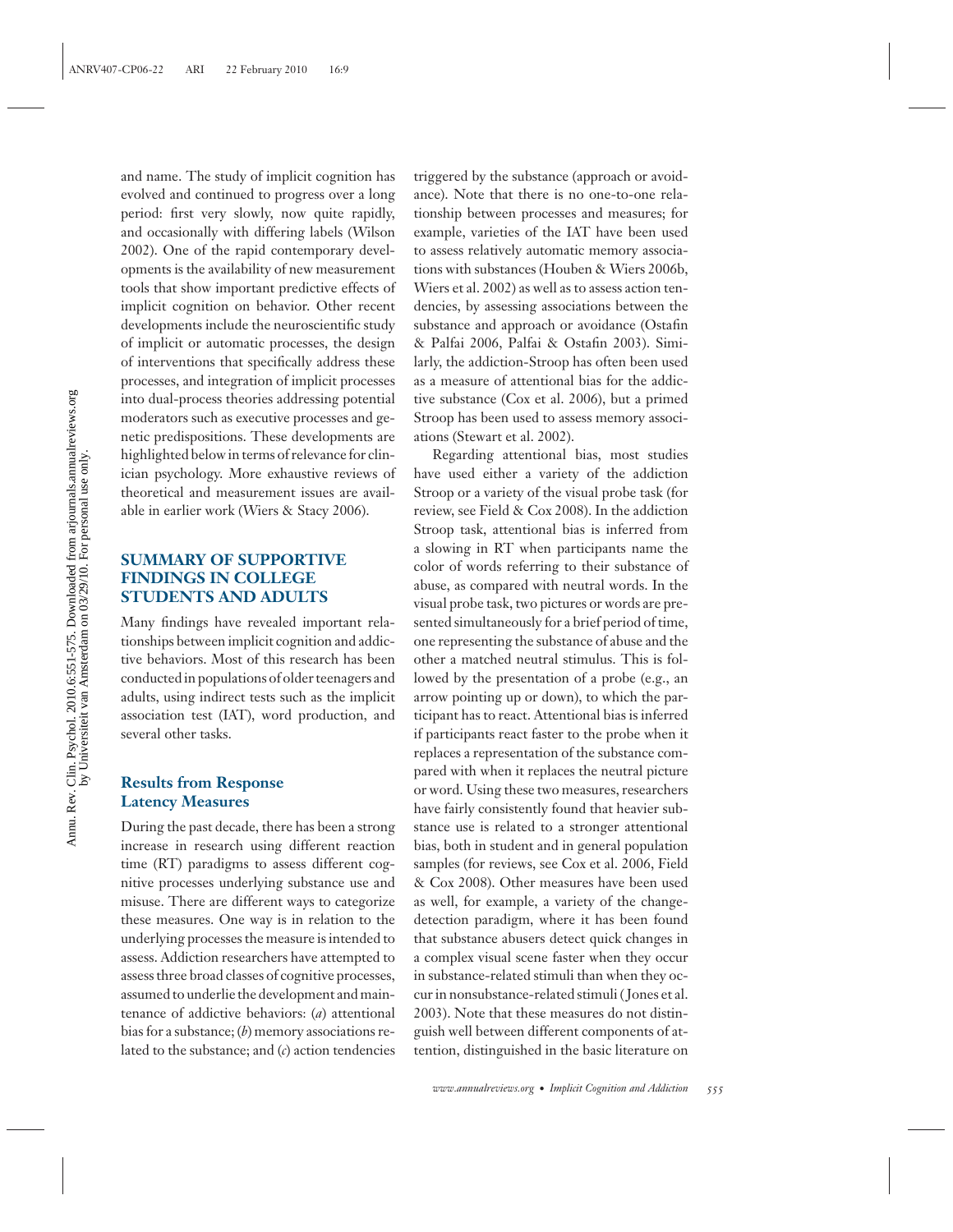attentional processes: a fast engagement process and a slower disengagement process. For this reason, researchers have started to use methods to register eye movements (Field et al. 2006, Mogg et al. 2003, Schoenmakers et al. 2008). Across different methods and substances of abuse, there is converging evidence that substance abusers show an attentional bias and that this is most pronounced in the relatively slow disengagement component of attention (Cox et al. 2006, Field & Cox 2008). Whether a fast engagement attentional bias is also present in some stages of addiction is more controversial (Leventhal et al. 2008). It is also unclear which role an attentional bias plays in the etiology of addictive behaviors: Does it prelude or follow heavy substance use, and does it play a role in the acceleration from use to problematic use (Field & Cox 2008)? Does it stabilize or decline after long periods of addiction (Loeber et al. 2009, Mogg et al. 2003)? We return to these issues below.

The second class of RT measures attempts to assess memory associations, mostly affective associations, a purpose similar to non-RT memory association measures discussed below. The most often used RT test to assess associations is the IAT, developed by Greenwald and colleagues (Greenwald et al. 1998). The IAT is a reaction-time measure used to probe individual differences in associations between a drug and two attribute categories (e.g., "positive" versus "negative" if one assesses implicit attitudes, or "approach" versus "avoidance" if one assesses action tendencies). The target category (alcohol or another substance in addiction research) also requires a contrast category (often soft drinks or water for alcohol). On each trial of the task, participants rapidly categorize visually presented stimuli (pictures or words) by pressing one of two response keys. For example, they may be instructed to press the left response key when an alcohol-related word or a positive word is presented and to press the right response key in response to alcohol-unrelated or negative words. The rationale for the task is that if participants automatically evaluate alcohol as positive rather than negative, they should

be quicker to respond when "alcohol" and "positive" words share the same response key (as in the example) compared to another block of the task where "alcohol" and "negative" words share the same response key. The IAT has a number of strengths, which explain its popularity: it is a flexible tool (different associations can be assessed), easy to use, and much more reliable than many other implicit measures, with test-retest correlations around 0.70 (Hofmann et al. 2005, Wiers et al. 2005). However, the validity of the measure has been criticized, with much ongoing debate (Blanton & Jaccard 2006, Blanton et al. 2009, Greenwald et al. 2005, Nosek & Sriram 2007, Rothermund & Wentura 2004, Rothermund et al. 2005). We discuss the main findings with the IAT in addiction research along with some issues raised by the critics, which are important in view of the interpretation of the findings. First, studies using a classic IAT to assess whether alcohol (or other substances) was more strongly associated with negative than with positive affect consistently found (perhaps surprisingly) stronger associations between alcohol and negative valence than between alcohol and positive valence in light, heavy, and alcoholic drinkers (De Houwer et al. 2004; Houben & Wiers 2008b; Wiers et al. 2002, 2005). Regarding this finding, both criticisms of the IAT may apply: The IAT is a relative measure, and therefore this finding should not be interpreted as indicating that everyone has strong negative associations (despite telling you that they love alcohol, in the case of heavy-drinking students). More relevant is the finding that heavy drinkers demonstrate associations that are somewhat less negative than those of light drinkers (Houben & Wiers 2008b, Wiers et al. 2002). IAT scores of implicit alcohol attitudes also predicted drinking behavior above the variance explained by explicit measures using the same words (Houben & Wiers 2006a, 2007a,b; for meta-analysis, see Rooke et al. 2008).

When positive and negative associations were assessed separately (in two separate IATs contrasting positive with neutral words and negative with neutral words), substance users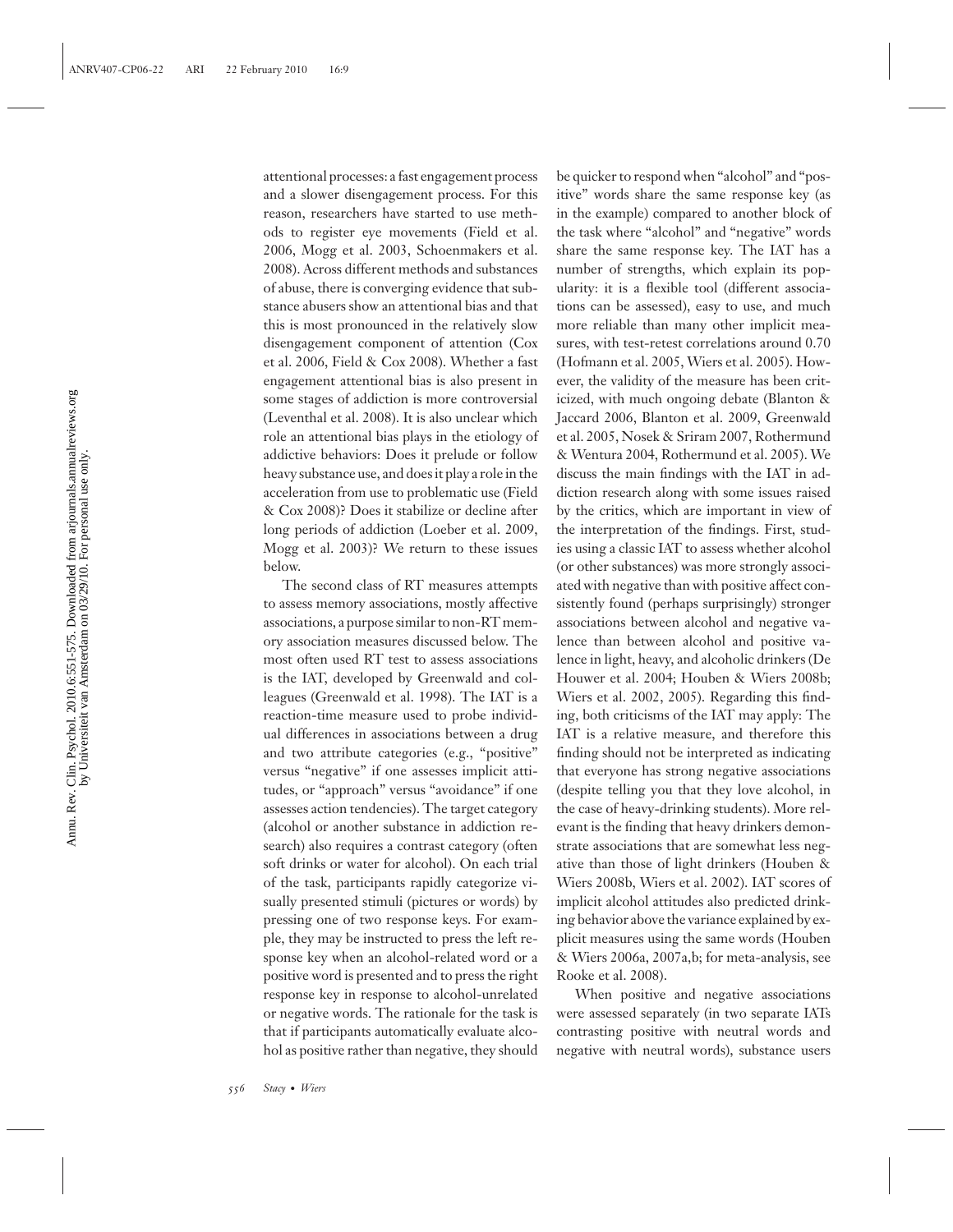(undergraduate students) demonstrated both positive and negative associations for alcohol (Houben & Wiers 2006b, 2008a; Jajodia & Earleywine 2003; McCarthy & Thompsen 2006) and smoking (McCarthy & Thompsen 2006). Importantly, positive associations predicted unique variance in drinking and smoking behavior above the variance explained by explicit measures, whereas negative associations were unrelated to drinking and smoking behavior (Houben & Wiers 2006b, 2008a; Jajodia & Earleywine 2003; McCarthy & Thompsen 2006). This suggests that positive associations may be more personally relevant, whereas negative associations may primarily reflect "cultural wisdom" (Houben & Wiers 2007b, Olson & Fazio 2004). In line with this idea, studies using personalized versions of the IAT, which prevent the activation of extrapersonal associations (Olson & Fazio 2004), have also demonstrated positive implicit associations with both alcohol (Houben & Wiers 2007b) and smoking (De Houwer et al. 2006). The strong negative associations for alcohol and other substances may also be partly explained by "figure-ground" asymmetries, indicating that when two salient categories share the same response key, this will result in faster RTs regardless of underlying associations (Rothermund & Wentura 2004). Three studies controlling for figure-ground asymmetries in different ways found that these asymmetries partly but not fully explain the strong negative associations found for alcohol (Houben et al. 2009; Houben & Wiers 2006a,b). Hence, the very strong negative associations with substances found in IAT studies appear to be partly related to the test used (IAT). Other varieties of the test as well as other RT measures, such as the Extrinsic Affective Simon Test (EAST) (De Houwer 2003), found negative associations that were less strong; generally, relatively positive associations were related to drinking (De Houwer & De Bruycker 2007a). However, given the modest reliability of the EAST, the IAT is probably a better measure of interindividual differences (De Houwer & De Bruycker 2007b).

In addition to associations with positive and negative valence, researchers have used the IAT to assess other associations with substances, notably associations with arousal, which were consistently found in heavy drinkers and problem drinkers but not in light drinkers (De Houwer et al. 2004; Houben & Wiers 2006b; Wiers et al. 2002, 2005). Controlling for figureground asymmetries did not affect this finding (Houben & Wiers 2006b). Researchers have also recently used an IAT to assess automatically activated coping motives (Hendershot et al. 2009). This is relatively difficult because coping motives refer to drinking for a desirable change in affect, from negative to more positive (Comeau et al. 2001, Cooper et al. 1995, Wiers 2008), and in the associations captured with the IAT, there is no temporal order. In order to assess relatively automatic processes underlying negative reinforcement (Baker et al. 2004), priming measures may be most optimally suited because they include a temporal structure. In this way, it can be investigated to what extent negative affect activates alcohol (or other substances) or the other way around. Using a semantic priming measure in problem drinkers low or high on psychiatric distress, Zack and colleagues found that the activation of alcohol concepts by negative cues correlated with intensity of psychiatric distress and with a tendency to drink in negative states (Zack et al. 1999); findings were similar for young problem drinkers (Zack et al. 2006). Stress has also been found to increase attentional bias for alcohol in coping drinkers (Field & Powell 2007). Positive outcomes of alcohol (e.g., feeling good) also have been found to prime alcohol concepts in semantic priming research, with heavier drinkers showing stronger priming effects (Weingardt et al. 1996). These and other findings in the literature indicate that relatively automatic associations may play an important role in different circumstances: in substance use related to emotional states of positive arousal and in substance use related to the alleviation of negative affect.

The third class of RT measures used in addiction research in the past decade attempts to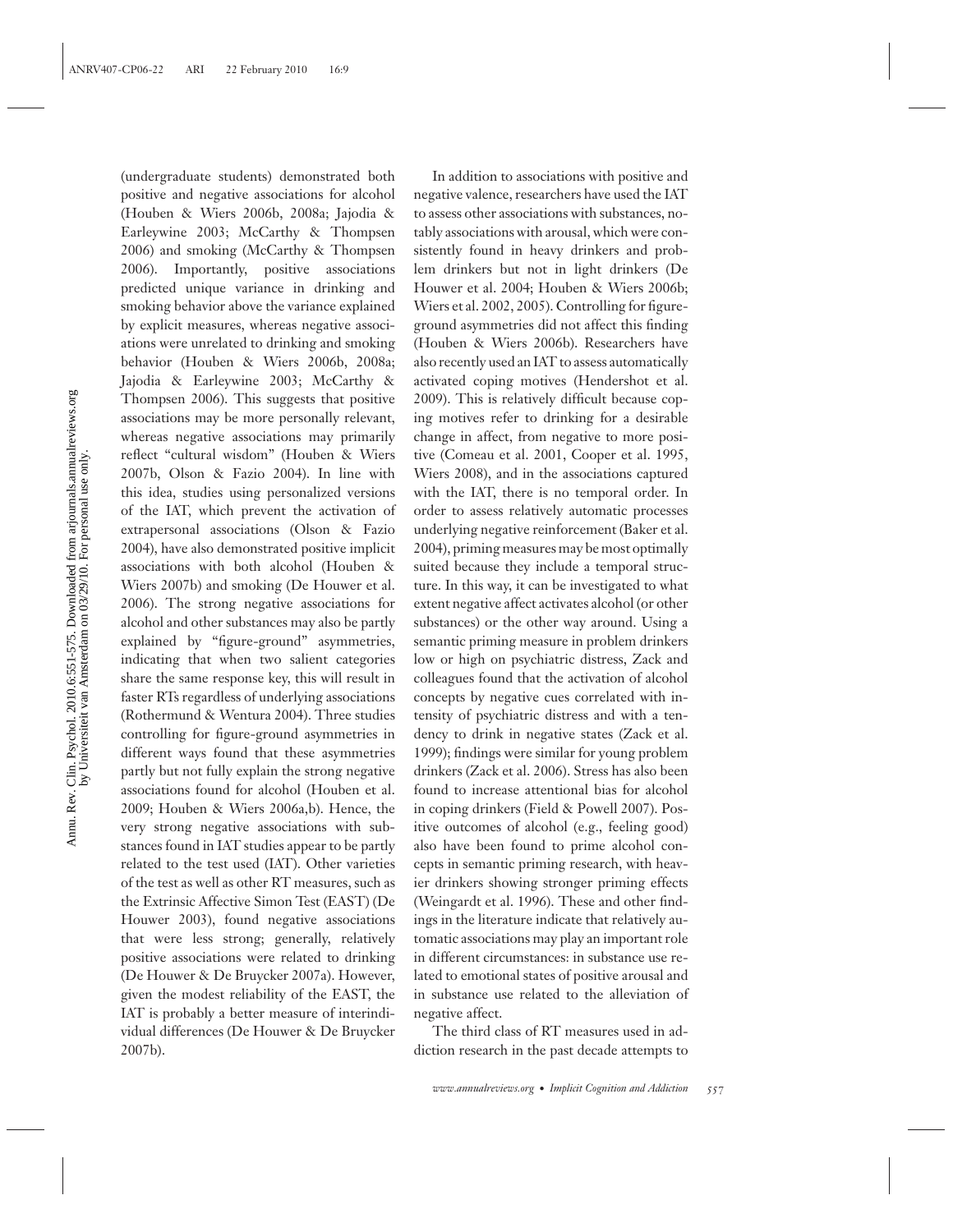assess relatively automatic action tendencies of approach or avoidance. This has been done with yet another variety of the flexible IAT (Ostafin & Palfai 2006, Palfai & Ostafin 2003). It was found that heavy drinkers associate drinking more strongly with approach than with avoidance, and this was related to cue-induced craving. A semantic priming measure has also been used to assess action tendencies for approach and avoidance separately and found alcohol problems to be correlated with weak associations between alcohol cues and avoidance motivation but not with strong associations between alcohol cues and approach motivation (Ostafin et al. 2003). Some other paradigms have been developed to assess action tendencies. The first is a paradigm, sometimes referred to with the overly general label "SRC" (stimulus response compatibility), in which participants are instructed in one block to move a manikin (little man) toward pictures of the substance and away from other pictures (approach substance block), and in another block to move the manikin away from the substance and toward other pictures (avoid substance block). Substance use and misuse (alcohol, cigarettes, marijuana) have all been found to be related to relatively fast approach movements in this task (Field et al. 2006, 2008a; Mogg et al. 2003). Recently, a new approachavoidance task has been developed, which uses a joystick that is pulled (approach) or pushed (avoid) and incorporates a "zooming mechanism": When the joystick is pulled, the picture size increases on the computer screen, and when it is pushed, it decreases (Rinck & Becker 2007). When heavy drinkers were instructed to pull or push in response to the format of the picture (irrespective of the contents), they were found to be faster in pulling than in pushing alcohol pictures, a difference not found for general positive or negative pictures (Wiers et al. 2009b).

### **Results from Indirect Tests Using Word Production and Memory Testing**

Tests of memory associations using word production in addiction typically have used various types of word-association tests. Common tests have used free-word association, in which the participant lists the first word that comes to mind in response to a cue word, phrase, or picture, or a variant termed "controlled association" (Cramer 1968), in which a category of some type (e.g., verb) is requested using similar "top-of-mind" instructions. If such tests do not directly inquire about the target concept (e.g., drug associations), then the tests are indirect and may have the capability of assessing implicit processes. Indeed, consistent evidence across diverse paradigms from basic research shows that word-association tests are capable of detecting implicit conceptual memory (Seger et al. 1999, Vaidya et al. 1995, Zeelenberg et al. 1999), and associations uncovered in these tests predict the spontaneous activation of cognitions across a wide range of experimental procedures (e.g., Hutchison 2003, Nelson et al. 1998, Roediger & McDermott 1995). Consistent findings in cognitive neuroscience support a distinct neural basis of implicit conceptual memory, compared with explicit memory (for review, see Stacy & Wiers 2006). Perhaps the most compelling evidence for the implicit quality of word-association tests comes from studies in amnesic populations. Amnesic participants, with severely impaired explicit memory, have shown no impairments on tests of implicit memory for previous events using word-association tests (e.g., Levy et al. 2004, Shimamura & Squire 1984, Vaidya et al. 1995).

As with any implicit assessment method, it is important to state the specific nature of the implicit process attributed to measurement outcomes (De Houwer et al. 2009). The meaning of implicit processes in the implicit memory literature focuses on memory in the absence of deliberate or conscious recollection of a previous event, not on unconscious activation of the content of associations. Thus, activation or retrieval of associations is spontaneous, but association content must come to mind to detect the associations with these methods. Consistent with Bargh & Morsella's (2008) analysis of unconscious processing of stimuli (i.e., subliminal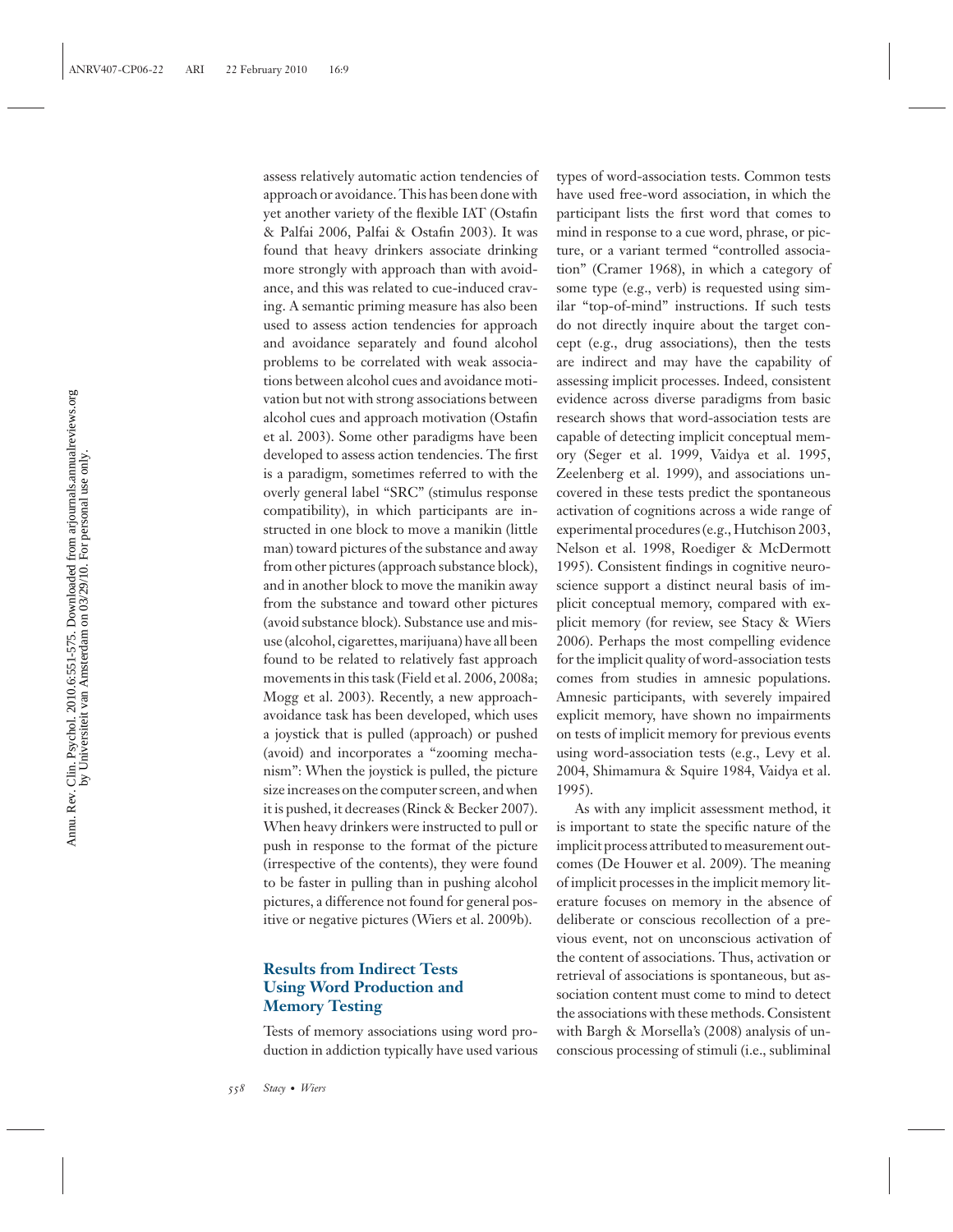perception), it is possible that unconscious activation of the content of associations may imply weaker levels of activation or impact than association content that spontaneously pops to mind through indirect testing. However, no data are available to evaluate this contention, and it is possible that some important associations cannot be detected through word association and may require testing through alternative procedures such as those outlined in the previous section.

Addiction research began using wordassociation methods comprehensively with the work of Szalay and his colleagues (e.g., Szalay et al. 1992), who focused on an associative network approach without invoking implicit cognition concepts. These investigators found different associative structures in drug users versus nonusers (Szalay et al. 1992) and among participants entering versus successfully completing drug treatment (Szalay et al. 1993). Most associative network approaches are quite different from prevailing (deliberative) cognitive theories of health behavior and suggest that associations operate on behavior spontaneously, without the need for reflection. Such networks not only involve associations between affect and behavior, but may also include any type of association that can be represented in memory; for example, associations between situational cues and behavior and concept-to-concept associations. Cue-behavior associations may be more important than affective or outcome associations once habits have begun to be established (e.g., Yin & Knowlton 2006).

Most of Szalay and colleagues' work has used a variant of free-word association classified as continuous association. Continuous association elicits repeated associations to the same cue. For example, "Friday night" is listed 10 times on a page, and participants respond with the first word each instance makes them think of, with the requirement that they try to think of a different response each time. Repeated responses to the same cue can sometimes yield more variation in responses and may more readily produce some clinically relevant associative responses. However, response chaining, in which the previous response rather than the cue influences subsequent responses, is a potential problem. Further, as opposed to strong evidence for single free-word association and controlled association, nothing is known about the implicit status of measurement outcomes using continuous association. However, for clinical purposes, the continued association method may be able to "pull out" some important associations not captured by other methods. Szalay and colleagues' work on ethnic differences has compellingly shown that a response after the first can reveal major differences in associative structures across groups (e.g., Diaz-Guerrero & Szalay 1991); this neglected method may have major implications for both basic and clinical work on addiction. Although continuous-association methods may sometimes lead to more variability and better item-response characteristics than use of single-response methods, there are likely tradeoffs between evidence for the "implicitness" of the measurement outcome and variability using continuous-association methods. However, most of the addiction research using word association conducted after the groundbreaking work of Szalay has relied on more traditional word association, either using free-word association or a form of controlled association termed "verb generation"; verb generation asks for the first action or behavior that comes to mind in response to the cue, which may be a word, picture, or other stimuli. The first use of this technique in addiction to our knowledge was in a study of college students, who were asked to generate the first behavior that came to mind in response to a series of alcoholrelated and neutral short phrases (Stacy et al. 1994). The alcohol-related phrases did not explicitly mention alcohol or its synonyms but were obtained from college student norms for likely (perceived) positive outcomes of alcohol use (e.g., having fun, feeling good). Strong correlations were found between the generation of alcohol responses (in response to normatively high-frequency alcohol outcomes) and alcohol consumption, even though nothing was asked about alcohol until after the associations were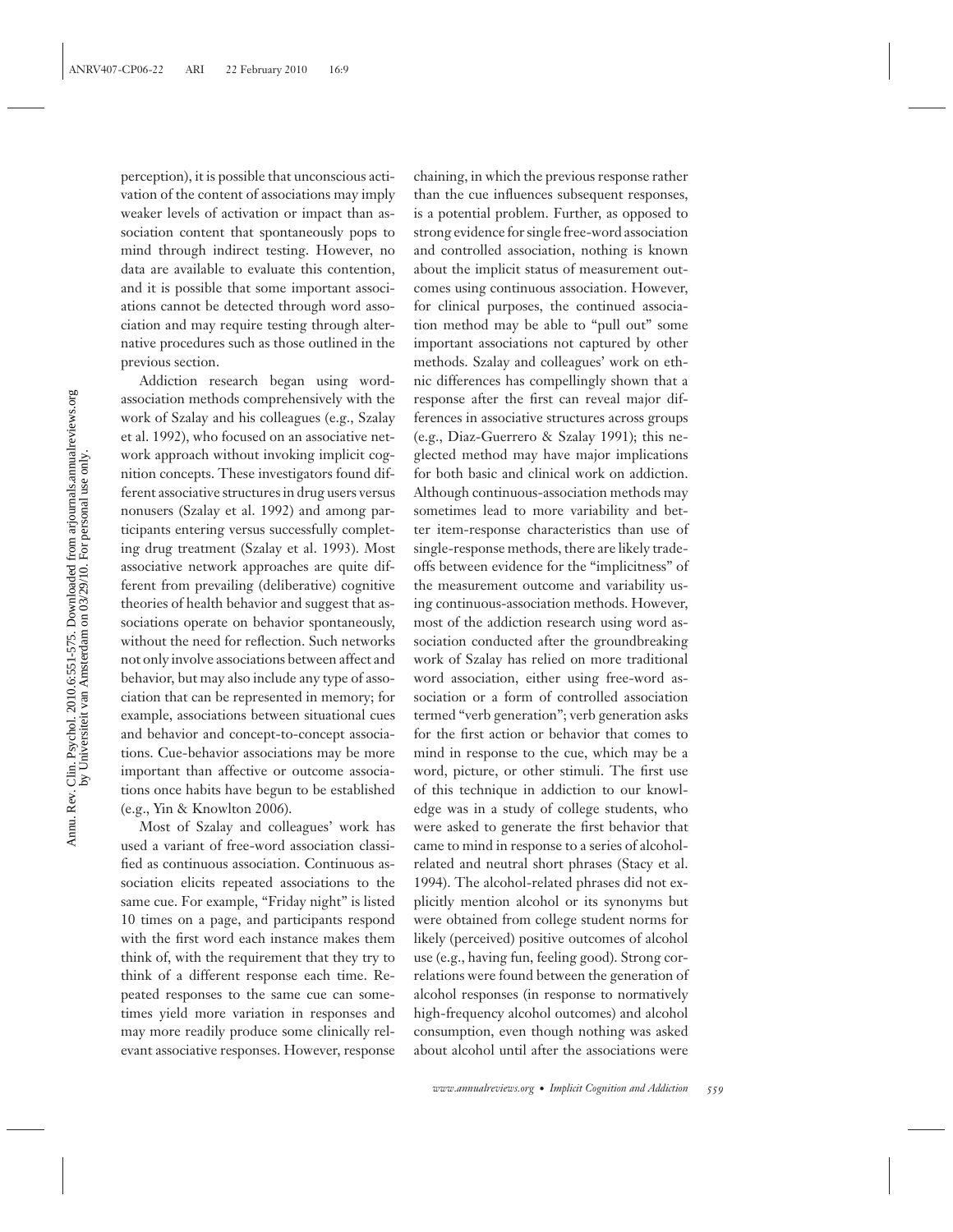elicited using this indirect assessment. A number of studies have replicated this finding but have also documented the importance of associations between cues (in addition to affect) and alcohol (for reviews, see Ames et al. 2006, Rooke et al. 2008).

In a recent comprehensive meta-analysis of more than 89 effect sizes from studies sampling nearly 20,0000 participants, wordassociation tasks demonstrated the best effect sizes/predictive effects among all indirect tests of alcohol or other drug-related associations studied to date (Rooke et al. 2008). Although many studies have found significant effect sizes, one of the more rigorous prediction studies was reported by Kelly et al. (2005). These investigators found that implicit associations measured with word association prospectively predicted alcohol use in college students over a six-month period, adjusting for earlier alcohol use, sensation seeking, and background variables. Prospective effects also have been demonstrated in other studies (Krank et al. 2005, Stacy et al. 1997), also adjusting for some but not all possible confounders.

Although basic research has consistently supported the view that word association is capable of detecting implicit processes, research using association tests in addiction has focused on prediction, not on experimental validation of processes. However, it is likely that the processes leading to responses on such tests run parallel to those uncovered in basic neurocognitive research on implicit conceptual memory using identical test formats. For example, neural imaging work on verb generation has shown clear differences in regions of neural activation depending on the strength of association (e.g., attenuation of activation within the left inferior frontal gyrus when highly associated behaviors are generated; Burton & Martin 2006), previous repetition of responses to cues (e.g., decreased activation in left inferior prefrontal cortex, anterior cingulate gyrus, and right cerebellum; Raichle et al. 1994), and spontaneity of response (Seger et al. 2000). One of the most consistent findings is that activation in left prefrontal regions (Buckner et al. 2000, Seger et al. 2000,

Thompson-Schill et al. 1999) decreases with stronger association strength, spontaneity, or repetition. These findings mirror what is generally expected in the transition or switch from processes that are predominantly effortful or control-related to more automatic (or implicit) processing with experience (Chein & Schneider 2005, Schneider & Chein 2003). Based on findings from several lines of research reviewed in a major meta-analysis of neuroimaging results (Chein & Schneider 2005), it has become clear that as experience in a novel behavior increases, (*a*) performance becomes more automatic; and (*b*) dramatic differences in patterns of neural activation occur, with reductions in activity in regions constituting a controlled processing network. Essentially, performance of well-learned (habitual) behaviors in response to strong associations becomes very efficient and does not require much effort or strong involvement of neural regions implicated in control processes. The implications for verb generation and other indirect methods of word association are that they can engage either implicit or more controlled processes. If the participant has at least one strong behavior association for a given cue, then the cue is likely to engage primarily implicit processes. If the participant has only weak associations with the cue, then extensive reflective or controlled processing may be engaged to derive a response.

A variety of additional paradigms validated in basic memory research have major implications for implicit processes, and some of these have been used successfully in addiction research. Methods and strategies applied to addiction have included, for example, process dissociation (Fillmore et al. 1999), illusory memory (Reich et al. 2004, Zack et al. 2009), famous name (Krank & Swift 1994), and extralist cued-recall paradigms (Stacy 1994). One of the interesting features of these procedures is that although memory is tested with direct (explicit) instructions, strategic manipulations of the structure of word lists, of recall cues, instructions, delay intervals, and other features of the procedure often allow for inferences of implicit processes. One example is the illusory memory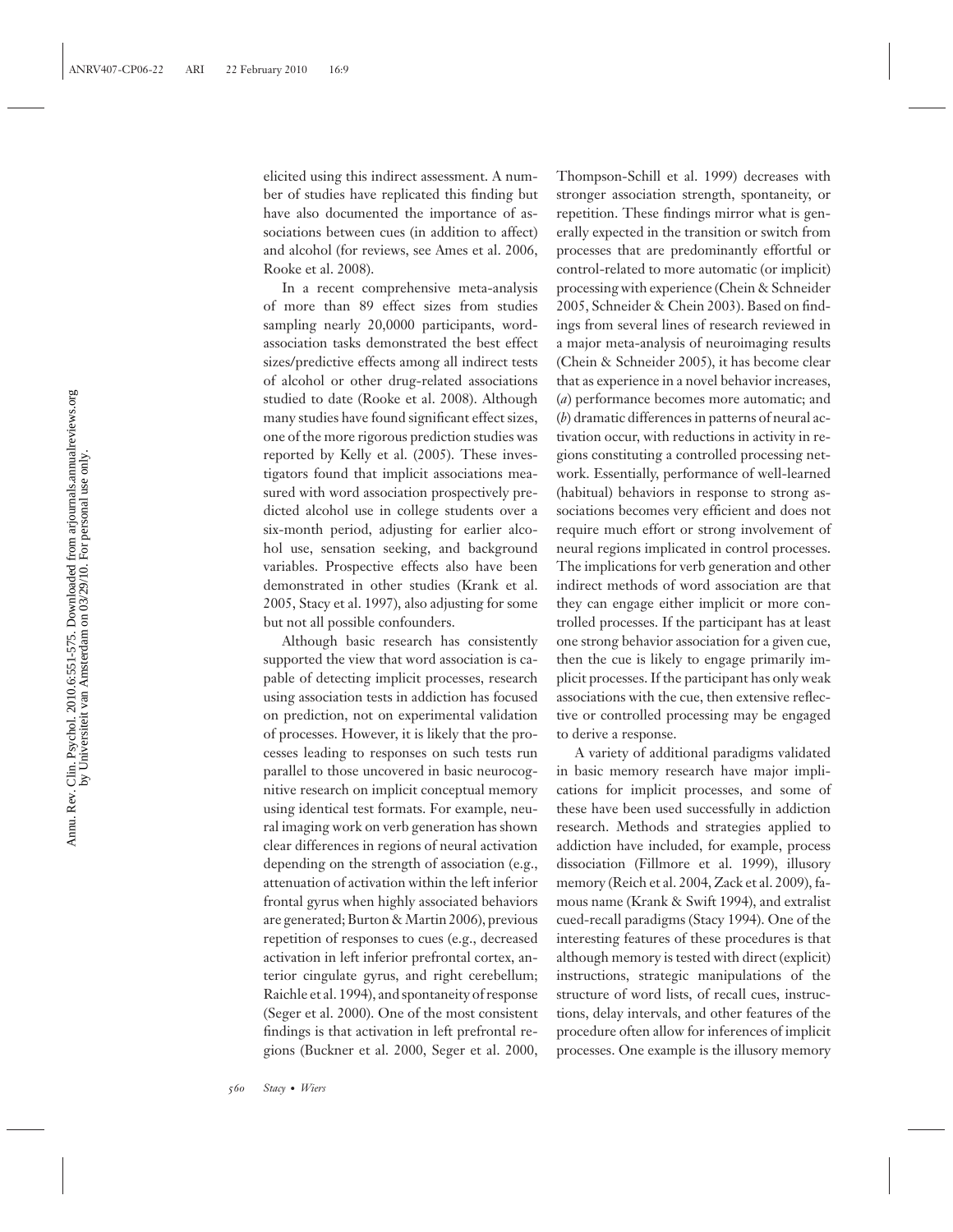paradigm, based on the initial work of Deese (1959) and refined by Roediger & McDermott (1995). In what is now called the Deese-Roediger-McDermott (DRM) paradigm, participants are typically provided a list of words. The words have a certain predefined associative or meaning structure, in which different sets of words triangulate on a critical associate or meaning (e.g., glass and view triangulate on window). During a subsequent recall or recognition test, participants falsely remember, with high confidence, having seen or heard the critical (nonpresented) word (window). One explanation is that the critical associate was implicitly activated during the presentation of the study list and thus people remember this activated word as if it had been presented (e.g., McEvoy et al. 1999, Roediger & McDermott 1995). In a clever application of the DRM procedure to addictions, Reich et al. (2004) presented participants with a list of alcohol adjectives. A subsequent recognition test was given either in a neutral or in an alcoholrelated context. Heavier, but not lighter, drinkers showed more evidence of false memory for alcohol expectancy words in the alcohol context than in the neutral context. Results were consistent with the authors' expectancy template theory (e.g., Goldman et al. 2006) as well as implicit associative-processing theories of illusory memory (McEvoy et al. 1999).

### **Examples of Findings Using Other Indirect Tests**

Other measures of implicit processes have been developed that do not rely on response latencies, word production, or memory tests. One example involves the affective rating of a neutral stimulus. In the affect misattribution procedure (Payne et al. 2005), an affective prime immediately precedes a neutral stimulus (e.g., a Chinese character), and the participant rates the valence of the stimulus. This strategy has been successfully applied to predict alcohol use and smoking (Payne et al. 2007a,b). Another example is from a study on alcohol consumption (actually placebo beer) during a taste-rating task among female college students (Roehrich & Goldman 1995). Participants engaged in two ostensibly unrelated experiments: a memory study and a consumer study. In the first phase, they were asked to remember materials presented in a television show and were then presented words in a Stroop color-naming task. In a  $2 \times 2$  design during this phase, participants watched an alcohol-related or a neutral show and were presented either alcohol or neutral words in the Stroop task. In the second phase, participants were asked to rate the taste of an ostensibly alcoholic drink (beer), which was actually a nonalcoholic commercial beer. The intriguing result is that both the television show and Stroop prime influenced consumption in the taste-rating task. Extensive debriefing did not reveal any threats to internal validity such as hypothesis guessing. The authors explained the results in terms of an implicit process.

# **FINDINGS IN YOUNGER ADOLESCENTS: THE DEVELOPMENT OF IMPLICIT ASSOCIATIONS**

Relatively few studies have assessed implicit cognitive processes in children and young adolescents. Regarding attentional bias for alcohol, the few studies conducted among adolescents found an attentional bias in those who were heavy but not light drinkers (Field et al. 2007a) and in adolescents who smoked (Zack et al. 2001). Regarding memory associations, Thush & Wiers (2007) used a variety of the IAT in adolescents and found that implicit positive and arousal associations and explicit negative expectancies predicted binge drinking one year later. Two studies in high-risk adolescents compared open-ended and RT-based assessments of substance-use: one alcohol use (Thush et al. 2007) and one marijuana use (Ames et al. 2007). Both studies found that both types of measures predicted unique variance in substance use and misuse, with word-production measures of memory associations demonstrating the largest predictive power. One study examined positive and negative associations with alcohol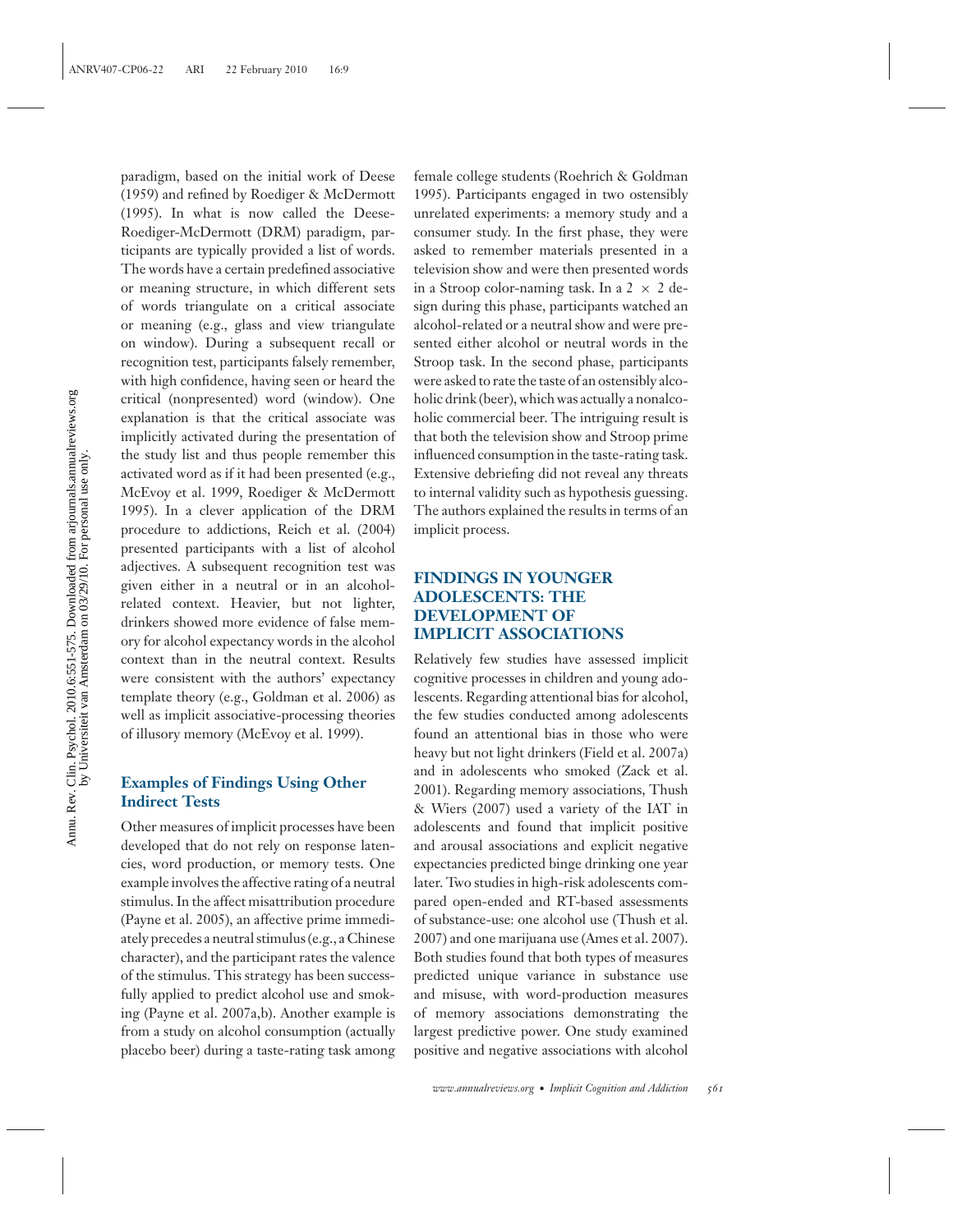and cigarettes in alcohol- and cigarette-naive early adolescents (O'Connor et al. 2007), using a sequential mixed-modal priming task. Primes were spoken words (alcohol, nonalcoholic drinks, cigarettes, matched neutral words) followed by visual words (positive or negative) or nonwords. Adolescents of all ages (10– 14 years) were faster to respond to positive targets following alcohol drink words compared with nonalcohol drink words. In older adolescents, a similar priming effect was found for smoking, suggesting that during adolescence automatic associations for substances become more positive, most likely as a result of peer influences. In addition, there is emerging evidence that adolescents' implicit attitudes regarding smoking may be related to those of their parents (Chassin et al. 2002, Sherman et al. 2009).

Grenard et al. (2009) longitudinally studied the parallel growth of alcohol-related memory associations (assessed with word association) and alcohol use over three years in several thousand seventh- through ninth-graders. They found a strong correlation (0.80) between the linear growth curves of memory association and alcohol use. Although the study cannot rule out third variable causation, the strength of the correlation and the fact that growth reflects changes over time is at least suggestive of closely linked and possibly causal processes. One plausible interpretation is that memory associations toward alcohol and alcohol consumption feed on each other over time in a reciprocal process. The study also demonstrated that early (seventh-grade) exposure to alcohol advertising predicted both growth trajectories, showing that exposure to media risks can predict changes in memory associations as well as alcohol use over time. In an experimental manipulation of exposure to alcohol commercials in sixth- and tenth-grade self-reported drinkers, Krank & Kreklewetz (2003) found that exposure to alcohol commercials (but not control commercials) increased implicit associations measured with word association. However, the manipulation of commercial type did not affect explicit outcome expectancies for

alcohol. Krank & Goldstein (2006) reported a number of strong cross-sectional and longitudinal correlations between similar measures of implicit associations and alcohol and marijuana use among adolescents in grade 7 through 12. Taken together, there is some initial evidence that alcohol advertising may affect implicit alcohol associations in youth, and growing evidence indicates that implicit associations are strongly linked to drug use in youth.

#### **THEORETICAL EXPLANATIONS OF IMPLICIT PROCESSES**

A variety of theories from basic memory, automatic or implicit social cognition, and addiction research provide tenable explanations of some of the findings summarized here, but this review does not attempt to summarize all of the many alternatives. Rather, two major frameworks are discussed that are among the most well supported in basic research while also having major implications for addiction.

## **Connectionist and Associative Memory Frameworks**

Connectionist and associative memory theories provide a broad class of theories with dramatically different architectures, levels of analysis (e.g., nodal or elemental), and underlying mathematics but surprisingly similar basic conclusions relevant to addiction and other health behaviors. Further, they each postulate how associations or connections in memory are represented and at least suggest how associations can be developed or changed. Such theories include, for example, distributed connectionist models (Hopfield & Tank 1986, Thomas & McClelland 2008), multiple-trace or instance theories (Hintzman 1986, Logan 1988), and associative memory theories of implicit and explicit processes (Nelson et al. 1998). Each theory, and a number of others in this framework, is buttressed by a long line of empirical evidence, often with strong historical, computational, and experimental routes.

In these approaches, associations or connections are developed and operate through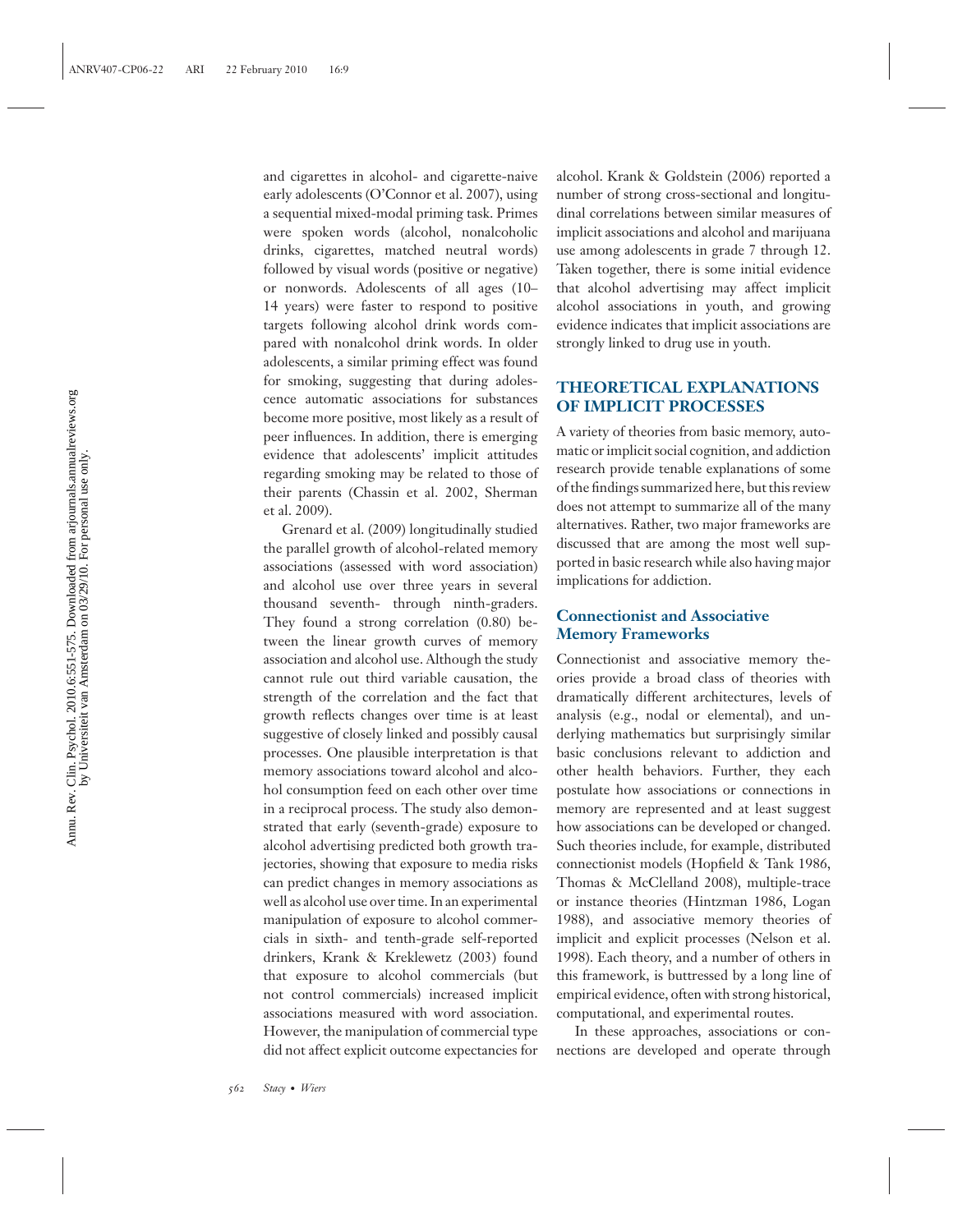nonreflective processes involving the elements of the association. That is, they do not depend on deliberate or conscious recollection, introspections about one's behavior, or on reasoning efforts. The interconnections or associations among many elements of memory form the potential for many different spontaneous fluctuations in cognition. The common principle that triggers any given fluctuation is essentially a similarity or compatibility effect. The pattern of activation in memory that becomes engaged at one point depends largely on similarity to the immediately preceding pattern of activation or to similarity and association with perceived environmental, social, or affective cues. Specific postulates from theories relevant to the development and activation of implicit associations in addiction are outlined elsewhere (Stacy & Wiers 2006).

#### **Neurological Models of Addiction and Habit**

In current neurobiological models of addiction, there are three main models to explain addictive behaviors: incentive salience theory, learning or habit theory, and negative reinforcement or opponent process theories (Robinson & Berridge 2003). Incentive sensitization theory states that the central neuroadaptation in addiction is the development of incentive salience or the development of a hypersensitivity to the incentive motivational effects of drugs and drugassociated stimuli (Robinson & Berridge 2003, 2008). This is thought to produce an attentional bias, pathological motivation to use the drug, and the activation of approach behaviors (Robinson & Berridge 2003, 2008). This perspective is related to one evolutionary account of addictive behavior (Nesse & Berridge 1997), which conceptualizes addiction as the behavioral outcome of drug effects on ancient brain mechanisms that control emotion and behavior. In this perspective, drugs induce a false signal of a fitness benefit, which bypasses higher-order information processing (Nesse & Berridge 1997; see also Newlin 2002 for a model of false fitness and Wiers et al. 2009a for a test of this model in relation to aggression after alcohol). When combined with reduced executive control over motivational impulses, this culminates in addiction. "Sensitized incentive salience can be manifest in behavior either in implicit (as unconscious wanting) or explicit (as conscious craving) processes, depending on circumstances" (Robinson & Berridge 2008, p. 3137). The difference with habit and learning theories is that the core neuroadaptation in addiction is thought to be motivational; learning may modulate the expression of neural sensitization on behavior (e.g., context effects), but learning is not believed to be the core process in addiction. Robinson & Berridge argue that other overlearned habits do not lead to compulsive behaviors (tying shoes), and addicts may engage in complex novel behaviors once motivated to get their drug. They also state that habits may be prominent in animal research owing to the impoverished environment, typically with a single possible response (Robinson & Berridge 2008, p. 3138). In humans, they see the role of habits primarily in rituals involved in drug consumption. In contrast, habit theory emphasizes the compulsive habit-like nature that develops when initial voluntary drug use transforms into compulsive drug use, which has been associated with a progression from ventral to more dorsal domains of the striatum (Everitt et al. 2008). Hence, these authors do not dismiss incentive salience as a contributing mechanism in addiction, but emphasize that habit formation is crucial in the development of compulsive drug use. An important moderating role is further given to impulsivity, both in the onset of addictive behaviors and in the escalation to compulsive drug use (Everitt et al. 2008). Finally, negative reinforcement or opponent process theories emphasize that withdrawal leads to negative motivational states ("the dark side of addiction") and that much drug taking is directed toward alleviating the drug-induced negative affect (Koob & Le Moal 2008a,b). However, as noted by other researchers, addictive negative reinforcement is likely to play a role in withdrawal states, yet addictions typically persist long after withdrawal states dissipate (Robinson & Berridge 2008).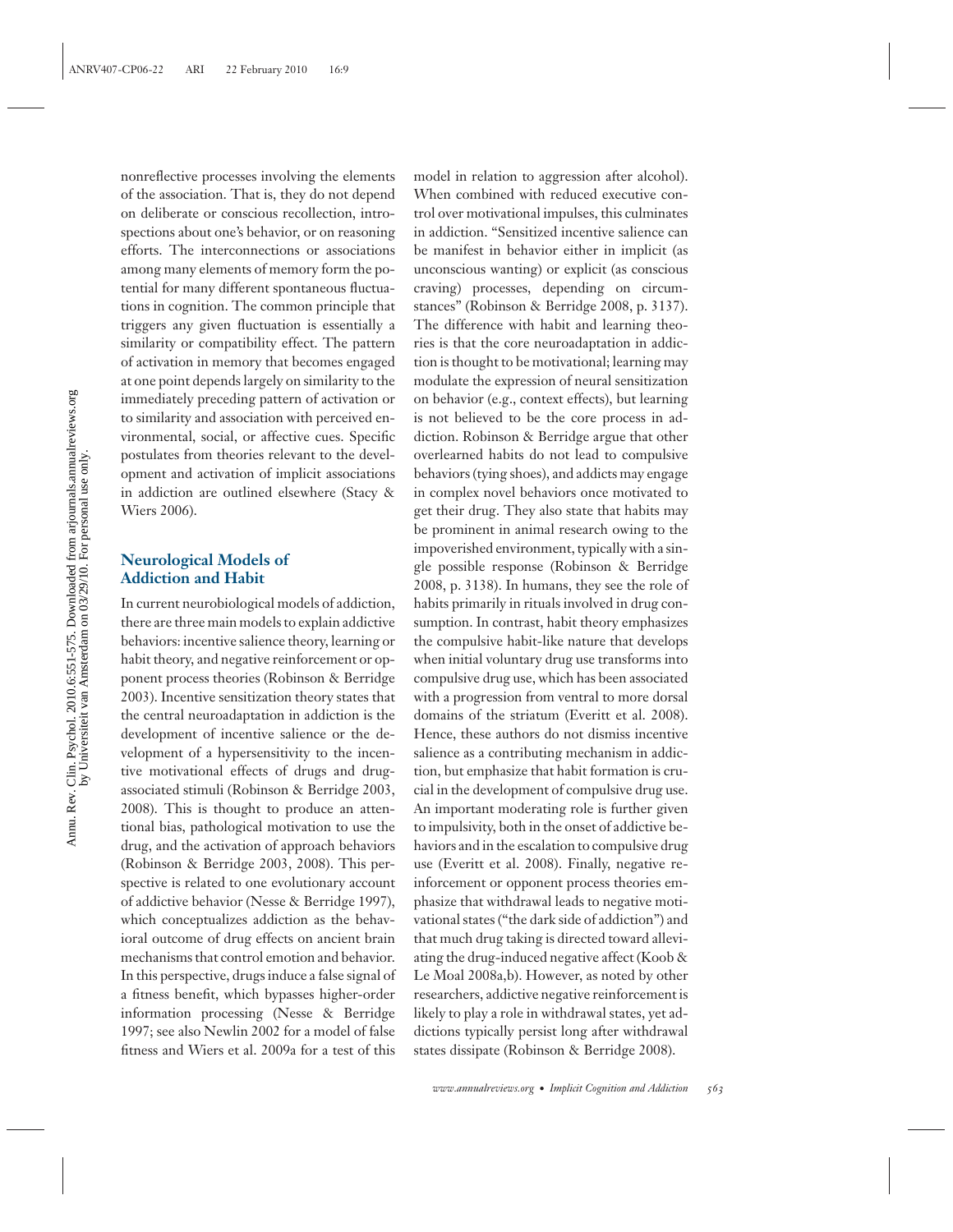Although these three currently dominant neurobiological theories have been pitted as rivals, they can also be viewed as at least partly complementary, perhaps emphasizing different stages of addiction, with different relative importance for different drugs of abuse and for different individuals, depending on differences in personality. For example, incentive salience appears to develop relatively fast in adolescence (Brenhouse et al. 2008) and is most pronounced in relation to stimulant drugs. Habit theories have been relatively prominent in smoking (Tiffany 1990), which is highly habitual, and habit formation may be especially strong in smoking due to direct effects of nicotine on the habit formation system (Davis & Gould 2008). In addition, habit systems may be especially important in the compulsive aspects of drug addiction, consistent with animal research (Yin & Knowlton 2006). Negative reinforcement has traditionally been linked to opiate addictions but may also play an important role in other addictions, especially in individuals who are vulnerable to negative affect. We can conclude that there are different neurobiological theories emphasizing different neurobiological processes in addiction, which may be more or less relevant in relation to different addictive behaviors in different individuals. The important question from the perspective of this review is to what extent findings on implicit cognition and addiction can be related to these different theories.

The findings discussed above regarding an attentional bias and approach bias for substance-related stimuli are compatible with incentive salience theory (Field & Cox 2008, Franken 2003, Palfai & Ostafin 2003). Moreover, a direct manipulation of dopaminergic function (with an antagonist) in heroin patients demonstrated a reduced attentional bias for drug cues (Franken et al. 2004). Regarding memory associations, both approach associations (Palfai & Ostafin 2003) and arousal associations have been related to incentive sensitization (Wiers et al. 2002). The finding that implicit positive and arousal associations prospectively predicted binge drinking in adolescents (Thush & Wiers 2007) can be

interpreted as support for a role of incentive salience in early stages of alcohol abuse (to the extent that these associations represent incentive salience). With respect to habit theory and implicit cognition, it is plausible that implicit associations between cues and behaviors, found to predict drug use (Ames et al. 2007), are equivalent to cue-habit associations that have been differentiated from outcome associations in behavioral neuroscience (Yin & Knowlton 2006). Finally, a recent theory relevant to implicit negative reinforcement in smoking suggests that small dips in mood may trigger the urge to smoke outside conscious awareness (Baker et al. 2004).

# **DUAL-PROCESS MODELS: EXECUTIVE FUNCTION AND GENETIC MODERATORS**

Recently, a number of dual-process models have been formulated to account for the etiology of addictive behaviors (Deutsch & Strack 2006, Evans & Coventry 2006, Stacy et al. 2004, Wiers et al. 2007). Although they differ in detail, they all view addictive behaviors as the joint outcome of two classes of processes: relatively automatic appetitive or impulsive processes and relatively controlled or reflective processes, in line with more general dual-process models in psychology (Kahneman 2003, Smith & De-Coster 2000, Strack & Deutsch 2004). From this perspective, an addiction, once established, is perpetuated by strong appetitive processes, which can be triggered outside awareness and receive little control from reflective processes. However, this relative misbalance between impulsive and reflective processes characterizing addiction may also be partly premorbid to addiction, as witnessed by the fact that impulsivity and related traits such as behavioral undercontrol are among the strongest prospective predictors of later addictive behaviors (de Wit 2009, Sher et al. 2005, Verdejo-Garcia et al. 2008). Note that all current dominant neurobiological theories of addiction also posit a moderating role for impulsivity or relatively weak executive control (Everitt et al.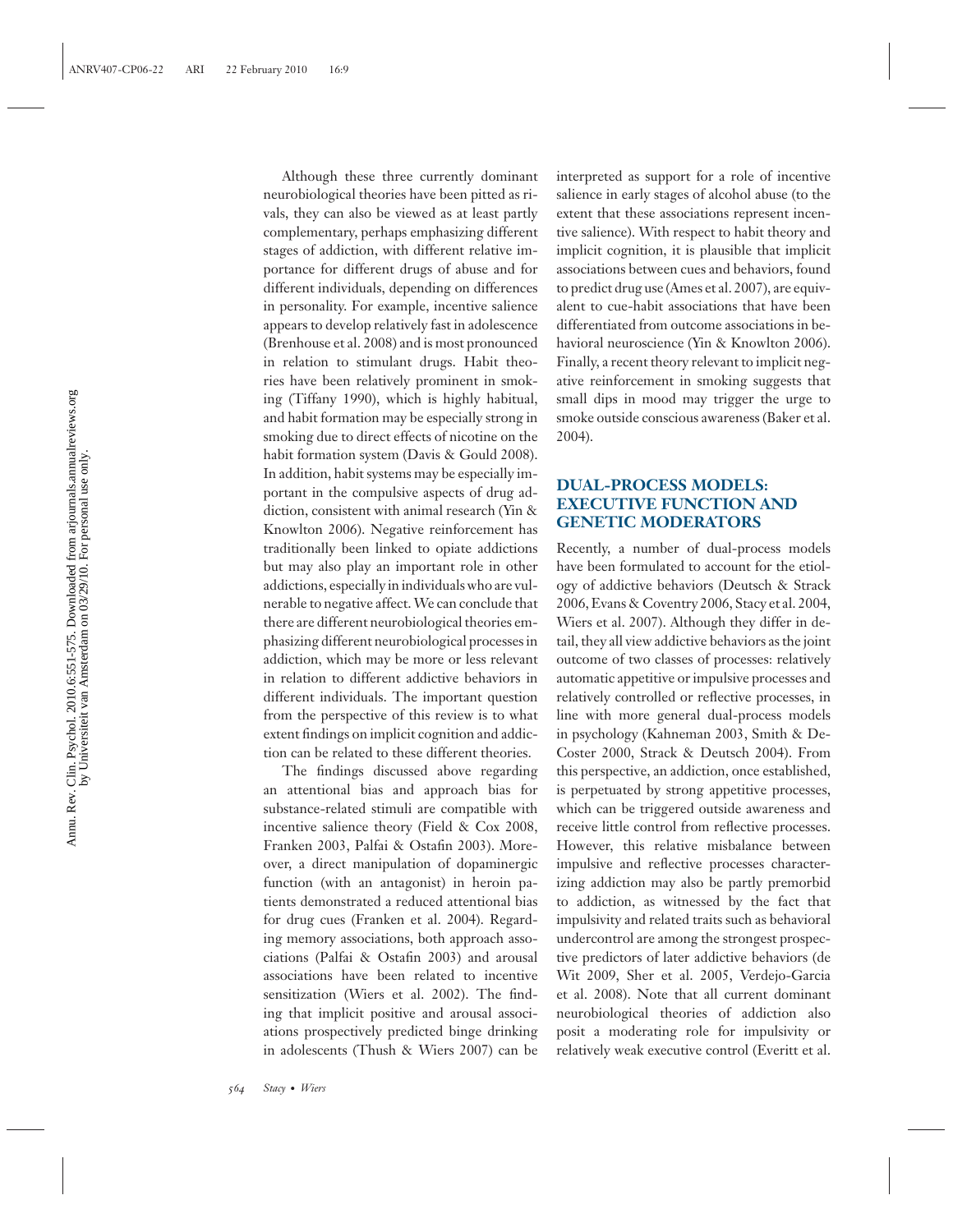2008, Koob & Le Moal 2008a, Robinson & Berridge 2008). In addition, engaging in addictive behaviors may result in a fundamental imbalance by increasing the effects of relatively automatic appetitive processes (as witnessed by the stronger implicit cognitive processes in heavy versus light drinkers, for example) and by weakening executive control and motivation to regulate appetitive impulses. These effects may be most pronounced in individuals with relatively weak executive control to begin with (Bechara et al. 2006, de Wit 2009, Volkow et al. 2004, Wiers et al. 2007). A number of recent studies tested a central hypothesis from dual-process models: that the impact of implicit cognitive processes on behavior should be stronger in individuals with relatively weaker executive control compared with individuals with relatively good executive control. Indeed, this hypothesis has been confirmed using different measures to assess memory associations (word production: Grenard et al. 2008; IAT: Houben & Wiers 2009, Thush et al. 2008) and different measures of executive control functions (working memory: Grenard et al. 2008, Thush et al. 2008; classical Stroop interference scores: Houben & Wiers 2009). In individuals with relatively poor scores on executive functions, implicit memory associations were a strong predictor of smoking (Grenard et al. 2008) and alcohol use in high-risk adolescents (Grenard et al. 2008, Thush et al. 2008) and in young adults (Houben & Wiers 2009). Conversely, in adolescents with relatively good executive control, explicit expectancies were the better predictor of alcohol use (Thush et al. 2008). Importantly, this cross-over interaction, showing a fundamental distinction between implicit associations and explicit cognitions (such as outcome expectancies), is not unique to addictive behaviors. It has also been found for candy eating, sexual interest, and aggression (Hofmann et al. 2008) as well as for aggression after drinking alcohol (Wiers et al. 2009a).

A recent dual-process model of alcohol use proposed by Moss & Albery (2009) diverges somewhat from the models just described. In this model, expectancies are applied to both automatic and explicit (or reflective) cognitive effects (Moss & Albery 2009). Although this view is consistent with some previous theorizing about alcohol use (e.g., Goldman et al. 2006), it departs from the concepts and terminology used in basic cognitive research on automatic priming (Hutchison 2003) and with the traditional view of expectancies as explicit, if-then propositions (Wiers & Stacy 2010). In addition to terminology differences, we have argued that expectancy is not necessary for the explanation of automatic or implicit effects within dual-process models in addiction or elsewhere (Wiers & Stacy 2010). Some investigators, primarily studying alcohol use, argue for a more malleable definition of expectancy (Goldman et al. 2006, Moss & Albery 2010).

In addition to individual differences in the relative power of impulsive and reflective processes to predict and explain addictive behavior, there are also relevant state differences. There is emerging evidence that under the acute influence of alcohol, relatively automatic appetitive processes become stronger (Field et al. 2008b, Schoenmakers et al. 2008) while executive control processes become weaker (Fillmore & Vogel-Sprott 2006), and the extent to which this takes place predicts binge drinking (Weafer & Fillmore 2008). Further, in line with more general dual-process models, acute alcohol effects not only predict an increase in subsequent alcohol use, but also can predict other impulsive behaviors involving strong automatic associations. For example, Hofmann & Friese (2008) found that an acute dose of alcohol increased sweet consumption in participants with strong positive associations with candy consumption.

Implicit measures have been shown to be very sensitive to subtle changes in context, as should be expected from measures of relatively spontaneous cognitive processes (Mitchell et al. 2003, Roefs et al. 2006), and a recent study reported context effects for alcohol associations in relation to dating (Lindgren et al. 2009). Another recent study found that alcohol associations as assessed at home (through a Web-based device) were more strongly related to drinking behavior than were associations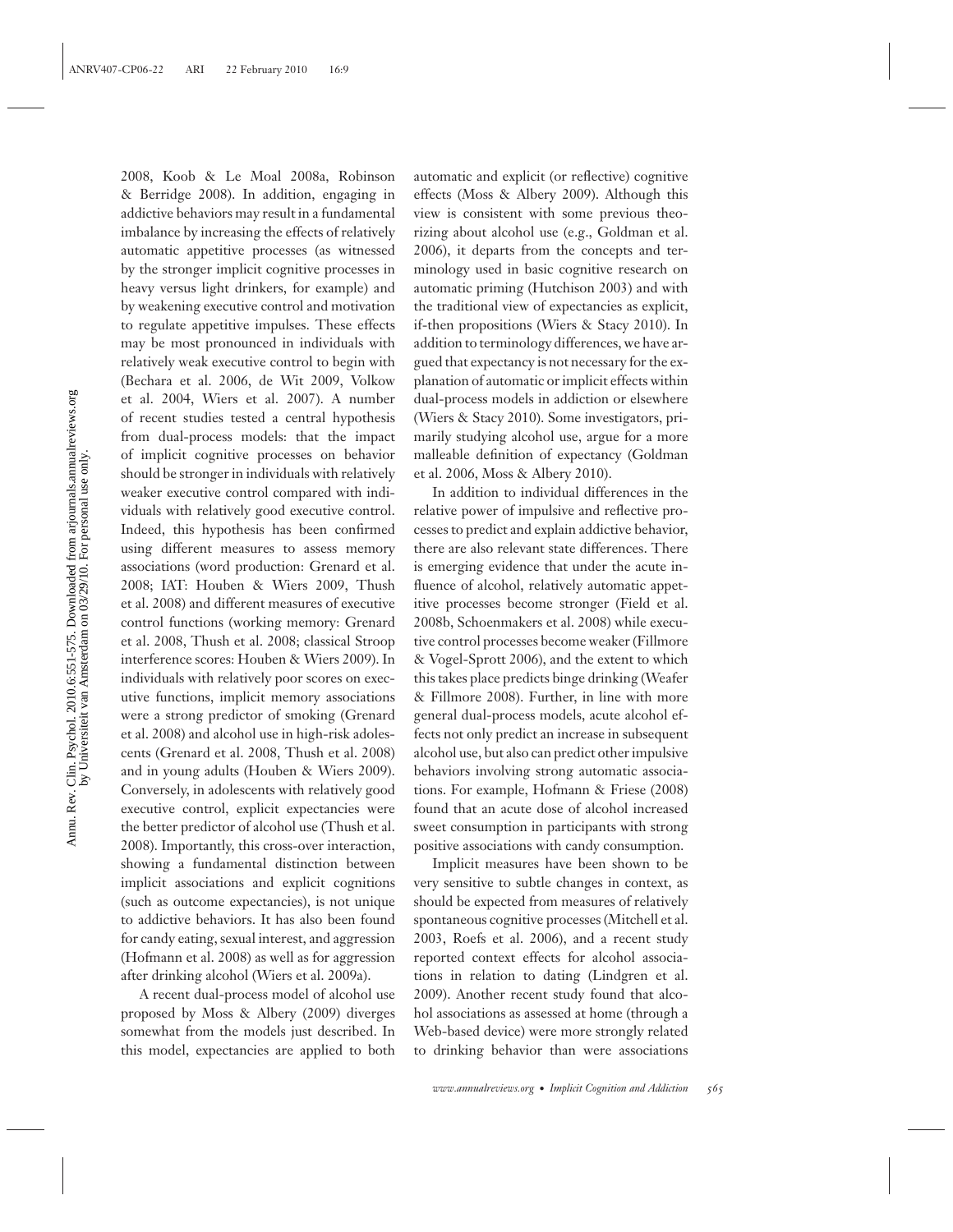assessed in a controlled (but sterile) lab (Houben & Wiers 2008b), which could be interpreted as support for context-dependent triggering of drug-relevant associations. A number of other moderators have been studied recently. First, an acute dose of alcohol may not only indirectly increase the impact of impulsive processes (through weakening executive control), but may also enhance substance-related appetitive processes (Field et al. 2008b, Schoenmakers et al. 2008). Interestingly, priming effects have also been found across addictive behaviors, between smoking and drinking (Field et al. 2005, Palfai et al. 2000), and also from amphetamine to gambling (Zack & Poulos 2004). Finally, recent studies have demonstrated genetic moderation of implicit processes in addiction (Hendershot et al. 2009, Wiers et al. 2009b).

#### **INTERVENTION IMPLICATIONS**

Implicit cognition has implications for prevention and treatment of addictive behavior. Although prevention of drug use in youth has not yet evaluated implicit cognition approaches, it is possible that prevention could be improved substantially through application of implicit cognition and associative memory principles (e.g., Krank & Goldstein 2006, Stacy et al. 2004). Further, effective programs may already employ, albeit unintentionally, some of these principles. For example, most successful prevention programs repeatedly address peer situations or issues that often precede substance use. Repeatedly tying information and skills learned in a program to the situations in which drugs are likely used takes advantage of similarity postulates pervasive in connectionist and associative memory theories, outlined above. Although drug prevention research has not routinely acknowledged these plausible effects, little is actually known about the critical ingredients of prevention programs. Despite a number of well-conducted randomized trials with some important instances of success, the mechanisms of effects are not well understood, raising questions about construct validity of cause and effect even when internal validity is strong. An implicit cognition approach raises the possibility that programs may have effects through dramatically different processes than the reflective processes of major focus in this intervention arena. Understanding intervention processes helps harness the most effective components of programs, thereby improving prevention outcomes.

With respect to treatment, there are different possible applications of measures of implicit cognitive processes. First, existing measures of these processes can be used to predict treatment outcome, or they may be used to better understand effects on cognitive process mediators. Also, adapted versions may be used to directly target the cognitive processes involved. In a number of recent studies, measures of attentional bias have been used to predict treatment outcome. In alcohol-dependent patients, Cox et al. (2002) found that an increase in attentional bias during treatment predicted dropout. Pretreatment attentional bias has predicted relapse for smoking (Waters et al. 2003), heroin dependency (Marissen et al. 2006), and cocaine dependency (Carpenter et al. 2006). Regarding effects of treatment on implicit cognitive processes, cue exposure did not change attentional bias for heroin (Marissen et al. 2006), and a cognitive behavioral intervention aimed at changing alcohol expectancies was found to change explicit expectancies but to have a minimal effect on implicit alcohol associations (Wiers et al. 2005).

Second, some first attempts have been made to directly interfere with the implicit processes that are thought to play a role in addictive behaviors. This is done for two reasons. First, a direct experimental manipulation of a process is the best way to establish its causal role. Following the seminal study of MacLeod and colleagues in the domain of anxiety (MacLeod et al. 2002), first attempts were made to directly manipulate attentional biases in addictive behaviors (Attwood et al. 2008, Field et al. 2007b, Field & Eastwood 2005, Schoenmakers et al. 2007). All of these studies used varieties of the visual probe test to manipulate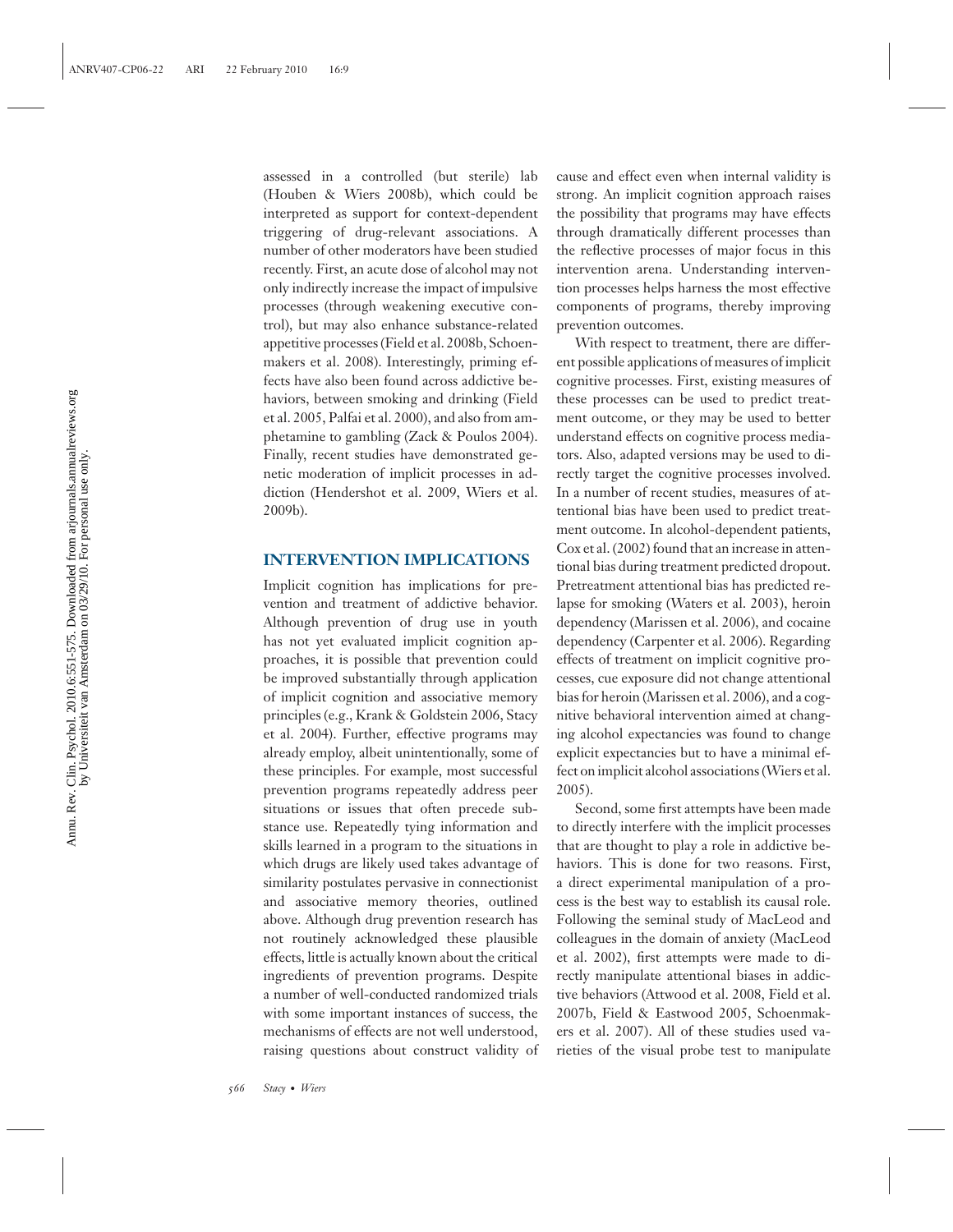attentional bias. In an assessment version of the task, the probe to which participants react equally often replaces the location previously occupied by a representation of the substance or the neutral representation (a bias is inferred when the reaction to the probe is faster if the probe replaces the substance). In a modification paradigm, the contingencies are changed so that most or all probes replace the neutral representations (avoid substance condition) or most probes replace the substance representations (attend substance condition). Results have shown that indeed, this manipulation leads to changes in attentional bias both in heavy drinkers (Field et al. 2007b, Field & Eastwood 2005, Schoenmakers et al. 2007) and in smokers (Attwood et al. 2008, Field et al. 2009). However, unlike findings in anxiety (MacLeod et al. 2002), in all of the studies that tested generalization of the change in attentional bias to new (untrained) pictures, no generalization was found (Field et al. 2007b, 2009; Schoenmakers et al. 2007). All of these studies tested the effect of a single session of attentional retraining. More promising from a clinical perspective are recent findings in which the effects of repeated retraining were tested (Fadardi & Cox 2009, Schoenmakers et al. 2010). Both studies are relatively small but show that repeated attentional retraining results in generalized reductions in attentional bias and to reductions in drinking in a community sample (Fadardi & Cox 2009), and reduced risk of relapse in a clinical sample (Schoenmakers et al. 2010). In addition, first attempts have been made to directly interfere with automatic approach tendencies for alcohol, with promising results (Wiers et al. 2008). Finally, in view of the important moderating roles of executive function and motivation, treatment could not only target relatively automatic appetitive processes, but also increase motivation and ability to control these processes (Wiers et al. 2008). Motivational approaches are common in addiction (Cox et al. 2007, Miller & Rollnick 2002), but initial findings indicate that motivation alone may not always be enough to moderate the impact of impulsive tendencies in addictive behaviors, at least not in adolescents (Thush et al. 2009). An alternative or complementary approach may be to try to increase the ability to control impulses, for which positive outcomes have been reported in children with attention deficit hyperactivity disorder (Klingberg et al. 2005). Clearly, attempts to directly influence implicit cognitive processes in addiction are in their infancy, but we think they are a promising beginning that may anticipate major improvements in intervention in the future. The prediction findings documented across very different methods and designs show that this approach is worthy of increased attention in intervention research.

# **CONCLUSION AND FUTURE DIRECTIONS**

Implicit cognitive processes, measured with a variety of different strategies, have garnered a great deal of support in basic cognitive research across multiple areas of psychology and across distinctly different methods. Further, these processes consistently have been found to predict or correlate with addictive behaviors. Important relations with substance use have been found across cross-sectional, prospective, and experimental designs, in populations varying from older children and young adolescents to adults, and among participants in treatment as well as in nontreatment settings. Implicit processes can be conceptualized and measured in a variety of useful ways as memory associations, attentional biases, or approach-avoidance action tendencies. Measurement of these processes in interventions would help increase the understanding of the nonreflective side of intervention effects. If the automatic, implicit, and associative side of cognition is the "default" in human decision, as Kahneman (2003) suggests, acknowledgment and measurement of these processes could substantially advance intervention research. Although more research is needed on measurement and theory underlying implicit processes, this can also be said about most other useful theoretical and measurement approaches relevant to clinical psychology. As in other areas, the occasional negative criticism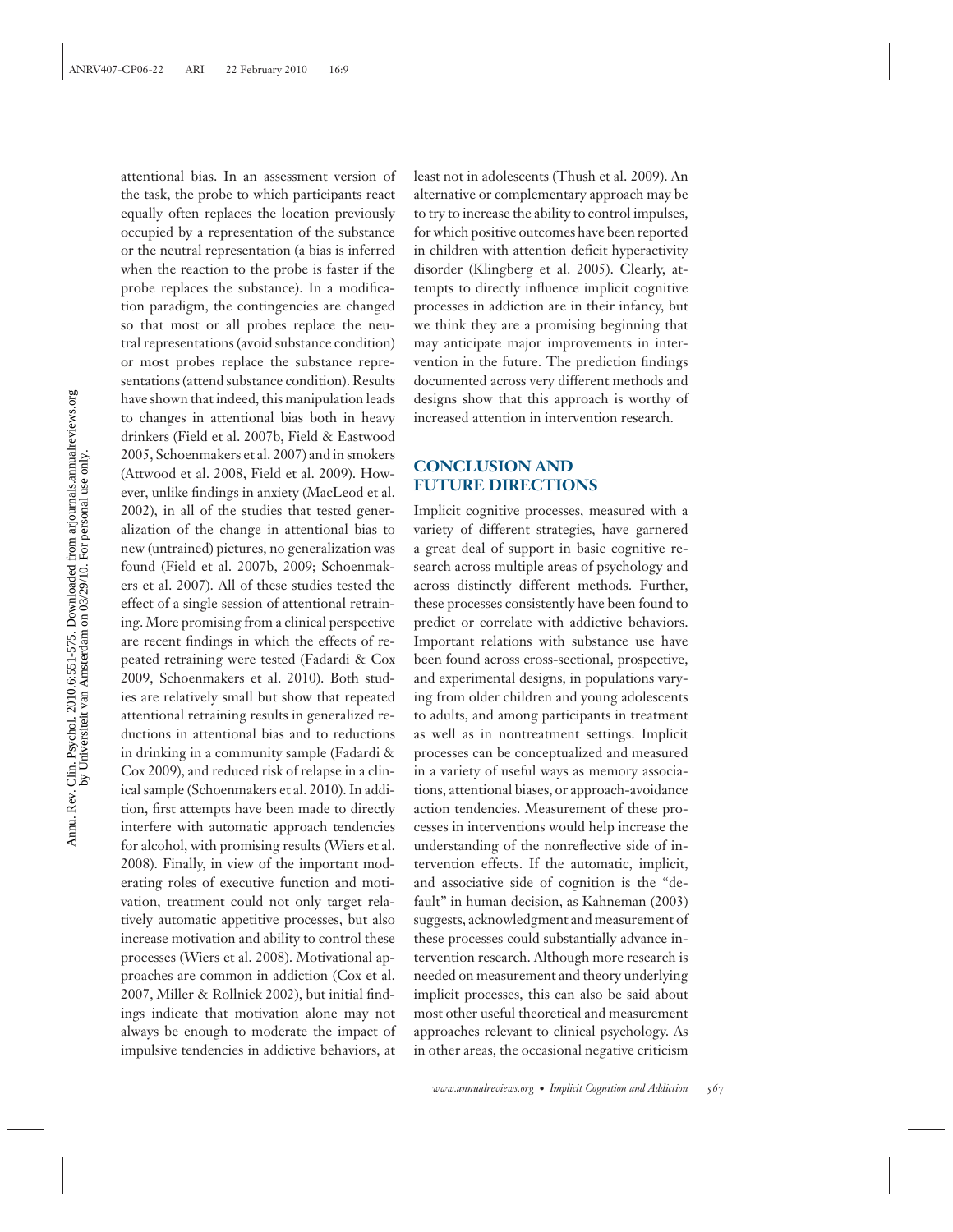should be weighed against the many studies supporting the approach. Overall, the area of implicit cognition as well as its integration into dual-process theory is ripe for much more ex-

tensive evaluation in interventions in addiction, either as a tool for understanding intervention effects or as a framework for intervention strategy and design.

#### **DISCLOSURE STATEMENT**

The authors are not aware of any affiliations, memberships, funding, or financial holdings that might be perceived as affecting the objectivity of this review.

#### **ACKNOWLEDGMENTS**

The preparation of this article was supported in part by Award Number R01DA023368 from the National Institute on Drug Abuse. The content is solely the responsibility of the authors and does not necessarily represent the official views of the National Institute on Drug Abuse or the National Institutes of Health. Reinout Wiers is supported by the VICI award from the Netherlands National Science Foundation (N.W.O.). Liesl Nydegger is gratefully acknowledged for assistance on manuscript preparation.

#### **LITERATURE CITED**

- Ames SL, Franken IHA, Coronges K. 2006. Implicit cognition and drugs of abuse. See Wiers & Stacy 2006, pp. 363–78
- Ames SL, Grenard JL, Thush C, Sussman S, Wiers RW, Stacy AW. 2007. Comparison of indirect assessments of association as predictors of marijuana use among at-risk adolescents. *Exp. Clin. Psychopharmacol.* 15:204– 18
- Attwood AS, O'Sullivan H, Leonards U, Mackintosh B, Munafo MR. 2008. Attentional bias training and cue reactivity in cigarette smokers. *Addiction* 103:1875–82
- Baker TB, Piper ME, McCarthy DE, Majeskie MR, Fiore MC. 2004. Addiction motivation reformulated: an affective processing model of negative reinforcement. *Psychol. Rev.* 111:33–51
- Bargh JA, Morsella E. 2008. The unconscious mind. *Perspect. Psychol. Sci.* 3:73–79
- Bechara A, Noel X, Crone EA. 2006. Loss of willpower: abnormal neural mechanisms of impulse control and decision making in addiction. See Wiers & Stacy 2006, pp. 215–32
- Bergson H. 1911. *Matter and Memory*. London: Macmillan
- Blanton H, Jaccard J. 2006. Arbitrary metrics in psychology. *Am. Psychol.* 61:27–41
- Blanton H, Jaccard J, Klick J, Mellers B, Mitchell G, Tetlock PE. 2009. Strong claims and weak evidence: reassessing the predictive validity of the IAT. *J. Appl. Psychol.* 94:567–82; discussion 583–603
- Brenhouse HC, Sonntag KC, Andersen SL. 2008. Transient D1 dopamine receptor expression on prefrontal cortex projection neurons: relationship to enhanced motivational salience of drug cues in adolescence. *J. Neurosci.* 5:2375–82
- Buckner RL, Koutstaal WK, Schacter DL, Rosen BR. 2000. Functional MRI evidence for a role of frontal and inferior temporal cortex in amodal components of priming. *Brain* 123:620–40
- Burton PC, Martin RC. 2006. Semantic retrieval versus selection in verb generation: an fMRI investigation. *47th Annu. Meet. Psychon. Soc.* Houston, TX
- Carpenter KM, Schreiber E, Church S, McDowell D. 2006. Drug Stroop performance: relationships with primary substance of use and treatment outcome in a drug-dependent outpatient sample. *Addict. Behav.* 31:174–81
- Chassin L, Presson C, Rose J, Sherman SJ, Prost J. 2002. Parental smoking cessation and adolescent smoking. *J. Pediatr. Psychol.* 27:485–96
- Chein JM, Schneider W. 2005. Neuroimaging studies of practice-related change: fMRI and meta analytic evidence of a domain-general control network for learning. *Cogn. Brain Res.* 25:607–23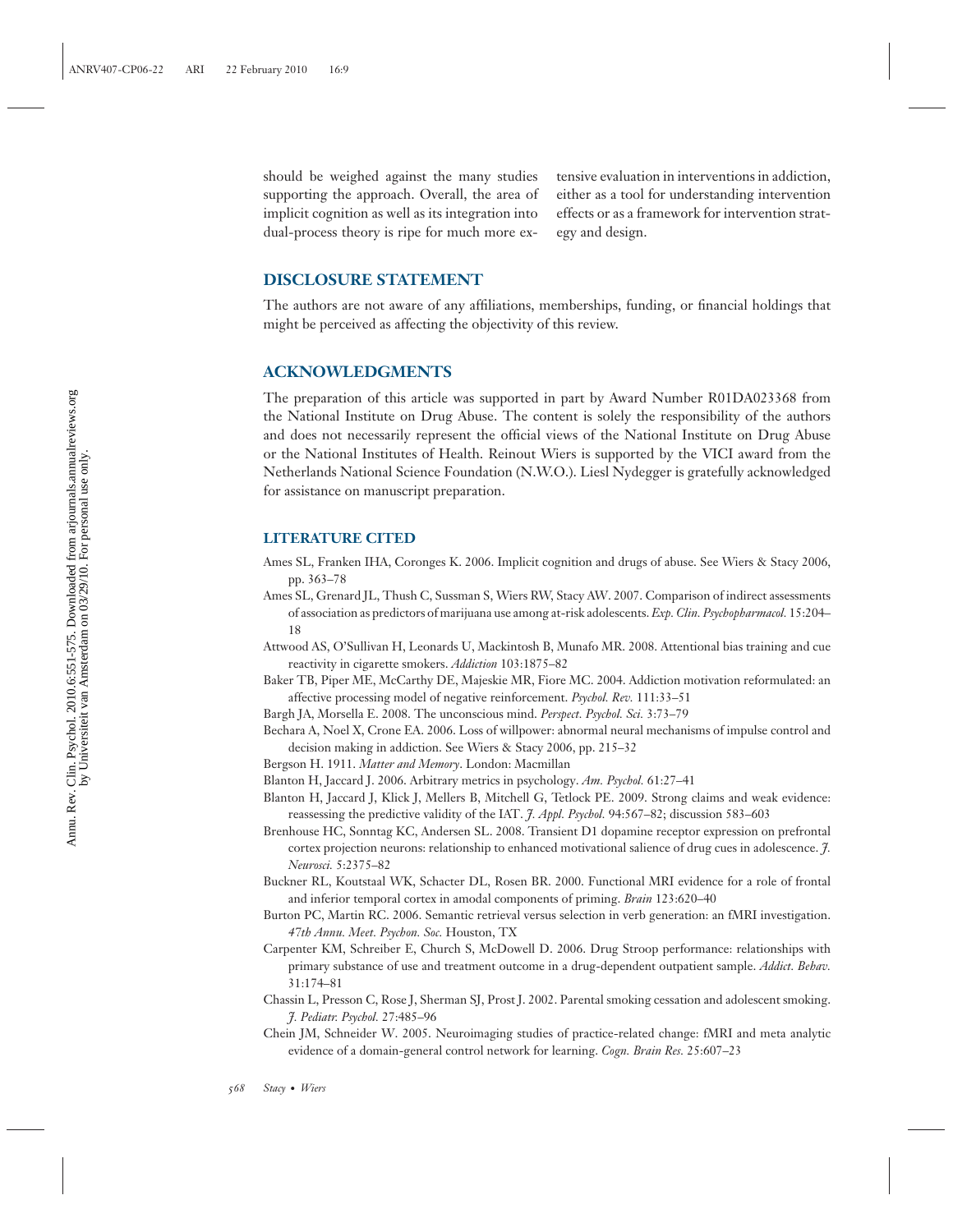- Comeau N, Stewart SH, Loba P. 2001. The relations of trait anxiety, anxiety sensitivity, and sensation seeking to adolescents' motivations for alcohol, cigarette, and marijuana use. *Addict. Behav.* 26:803–25
- Cooper ML, Frone MR, Russell M, Mudar P. 1995. Drinking to regulate positive and negative emotions: a motivational model of alcohol use. *J. Personal. Soc. Psychol.* 69:990–1005
- Corkin S. 1968. Acquisition of motor skill after bilateral medial temporal-lobe excision. *Neuropsychologia* 6:255–65
- Cox WM, Fadardi JS, Pothos EM. 2006. The addiction-Stroop test: theoretical considerations and procedural recommendations. *Psychol. Bull.* 132:443–76
- Cox WM, Hogan LM, Kristian MR, Race JH. 2002. Alcohol attentional bias as a predictor of alcohol abusers' treatment outcome. *Drug Alcohol. Depend.* 68:237–43
- Cox WM, Pothos EM, Hosier SG. 2007. Cognitive-motivational predictors of excessive drinkers' success in changing. *Psychopharmacology (Berl.)* 192:499–510
- Cramer P. 1968. *Word Association*. Saint Louis, MO: Academic
- Davis JA, Gould TJ. 2008. Associative learning, the hippocampus, and nicotine addiction. *Curr. Drug Abuse Rev.* 1:9–19
- Deese J. 1959. On the prediction of occurrence of particular verbal intrusions in immediate recall. *J. Exp. Psychol.* 58:17–22
- De Houwer J. 2003. The extrinsic affective Simon task. *Exp. Psychol.* 50:77–85
- De Houwer J, Crombez G, Koster EHW, De Beul N. 2004. Implicit alcohol-related cognitions in a clinical sample of heavy drinkers. *J. Behav. Ther. Exp. Psychiatry* 35:275–86
- De Houwer J, Custers R, De Clercq A. 2006. Do smokers have a negative implicit attitude towards smoking? *Cogn. Emot.* 20:1274–84
- De Houwer J, De Bruycker E. 2007a. The identification-EAST as a valid measure of implicit attitudes toward alcohol-related stimuli. *J. Behav. Ther. Exp. Psychiatry* 38:133–43
- De Houwer J, De Bruycker E. 2007b. The implicit association test outperforms the extrinsic affective Simon task as an implicit measure of inter-individual differences in attitudes. *Br. J. Soc. Psychol.* 46:401–21
- De Houwer J, Teige-Mocigemba S, Spruyt A, Moors A. 2009. Implicit measures: a normative analysis and review. *Psychol. Bull.* 135:347–68
- de Wit H. 2009. Impulsivity as a determinant and consequence of drug use: a review of underlying processes. *Addict. Biol.* 14:22–31
- Deutsch R, Strack F. 2006. Reflective and impulsive determinants of addictive behaviors. See Wiers & Stacy 2006, pp. 45–57
- Diaz-Guerrero R, Szalay LB. 1991. *Understanding Mexicans and Americans: Cultural Perspectives in Conflict*. New York: Plenum
- Ebbinghaus H. 1913. *Memory: A Contribution to Experimental Psychology*. New York: Teachers Coll. Press
- Evans JSBT, Coventry K. 2006. A dual process approach to behavioural addiction: the case of gambling. See Wiers & Stacy 2006, pp. 29–43
- Everitt BJ, Belin D, Economidou D, Pelloux Y, Dalley JW, Robbins TW. 2008. Review. Neural mechanisms underlying the vulnerability to develop compulsive drug-seeking habits and addiction. *Philos. Trans. R. Soc. Lond.* 363:3125–35
- Fadardi JS, Cox WM. 2009. Reversing the sequence: reducing alcohol consumption by overcoming alcohol attentional bias. *Drug Alcohol. Depend.* 101:137–45
- Field M, Christiansen P, Cole J, Goudie A. 2007a. Delay discounting and the alcohol Stroop in heavy drinking adolescents. *Addiction* 102:579–86
- Field M, Cox WM. 2008. Attentional bias in addictive behaviors: a review of its development, causes, and consequences. *Drug Alcohol. Depend.* 97:1–20
- Field M, Duka T, Eastwood B, Child R, Santarcangelo M, Gayton M. 2007b. Experimental manipulation of attentional biases in heavy drinkers: Do the effects generalise? *Psychopharmacology* 192:593–608
- Field M, Duka T, Tyler E, Schoenmakers T. 2009. Attentional bias modification in tobacco smokers. *Nicotine Tob. Res.* 11:812–22
- Field M, Eastwood B. 2005. Experimental manipulation of attentional bias increases the motivation to drink alcohol. *Psychopharmacology* 183:350–57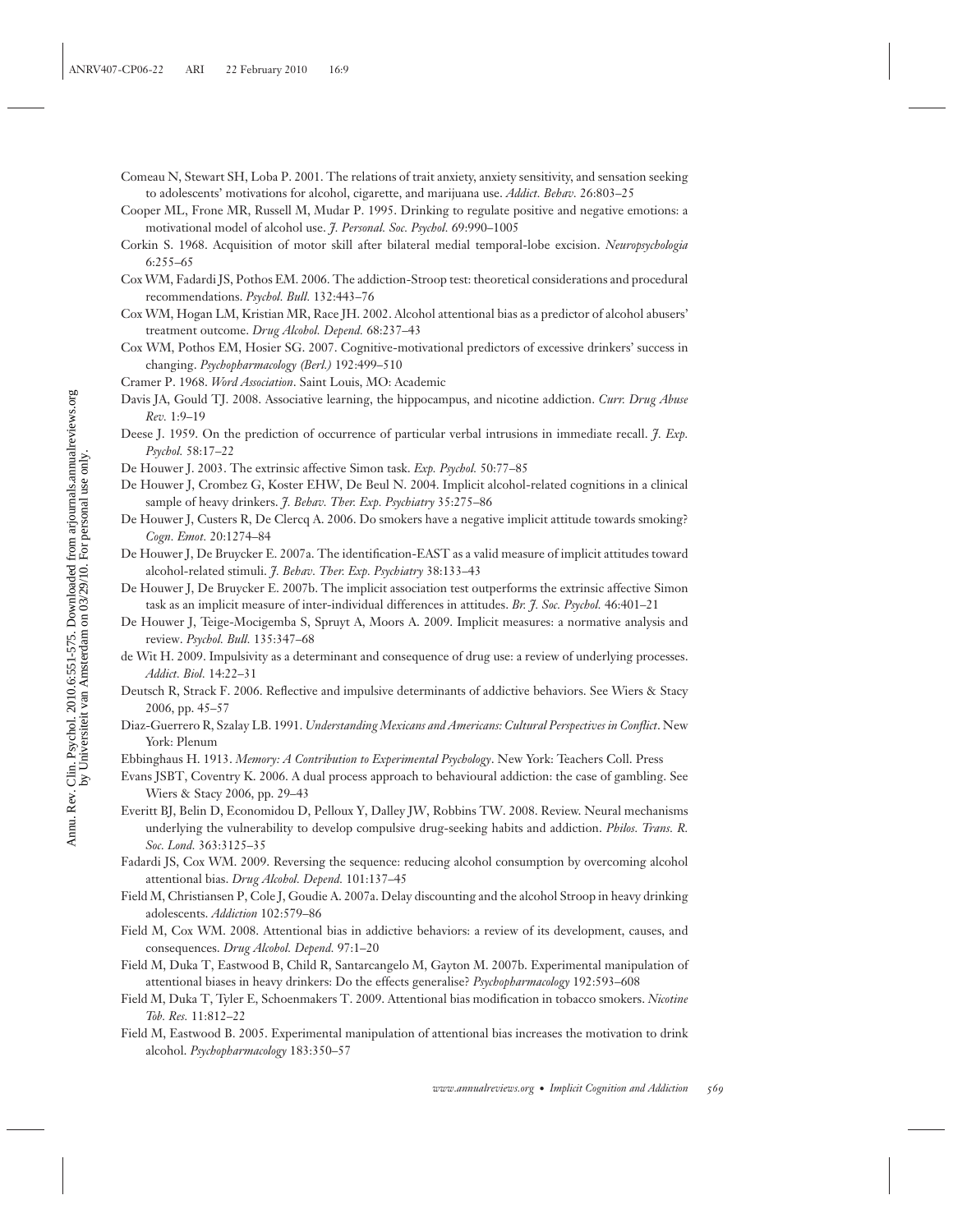- Field M, Eastwood B, Bradley BP, Mogg K. 2006. Selective processing of cannabis cues in regular cannabis users. *Drug Alcohol. Depend.* 85:75–82
- Field M, Kiernan A, Eastwood B, Child R. 2008a. Rapid approach responses to alcohol cues in heavy drinkers. *J. Behav. Ther. Exp. Psychiatry* 39:209–18
- Field M, Mogg K, Bradley BP. 2005. Alcohol increases cognitive biases for smoking cues in smokers. *Psychopharmacology* 180:63–72
- Field M, Powell H. 2007. Stress increases attentional bias for alcohol cues in social drinkers who drink to cope. *Alcohol Alcoholism* 42:560–66
- Field M, Schoenmakers T, Wiers RW. 2008b. Cognitive processes in alcohol binges: a review and research agenda. *Curr. Drug Abuse Rev.* 1:263–79
- Fillmore MT, Vogel-Sprott M. 2006. Acute effects of alcohol and other drugs on automatic and intentional control. In *Handbook of Implicit Cognition and Addiction*, ed. RW Wiers, AW Stacy, pp. 293–306. Thousand Oaks, CA: Sage
- Fillmore MT, Vogel-Sprott M, Gavrilescu D. 1999. Alcohol effects on intentional behavior: dissociating controlled and automatic influences. *Exp. Clin. Psychopharmacol.* 7:372–78
- Franken IH. 2003. Drug craving and addiction: integrating psychological and neuropsychopharmacological approaches. *Prog. Neuropsychopharmacol. Biol. Psychiatry* 27:563–79
- Franken IH, Hendriks VM, Stam CJ, Van Den Brink W. 2004. A role for dopamine in the processing of drug cues in heroin dependent patients. *Eur. Neuropsychopharmacol.* 14:503–8

Gawronski B, Hofmann W, Wilbur CJ. 2006. Are "implicit" attitudes unconscious? *Conscious. Cogn.* 15:485–99

- Goldman MS, Reich RR, Darkes J. 2006. Expectancy as a unifying construct in alcohol-related cognition. See Wiers & Stacy 2006, pp. 105–20
- Graf P, Schacter DL. 1985. Implicit and explicit memory for new associations in normal and amnesic subjects. *J. Exp. Psychol.: Learn. Mem. Cogn.* 11:501–18
- Greenwald AG, Banaji MR. 1995. Implicit social cognition: attitudes, self-esteem, and stereotypes. *Psychol. Rev.* 102:4–27
- Greenwald AG, McGhee DE, Schwartz JLK. 1998. Measuring individual differences in implicit cognition: the Implicit Association Test. *J. Personal. Soc. Psychol.* 74:1464–80
- Greenwald AG, Nosek BA, Banaji MR, Klauer KC. 2005. Validity of the salience asymmetry interpretation of the Implicit Association Test: comment on Rothermund and Wentura 2004. *J. Exp. Psychol.* 134:420–25
- Grenard JL, Ames SL, Wiers RW, Thush C, Sussman S, Stacy AW. 2008. Working memory capacity moderates the predictive effects of drug-related associations on substance use. *Psychol. Addict. Behav.* 22:426–32
- Grenard JL, Dent CW, Stacy AW. 2009. Exposure to alcohol advertising predicts the parallel growth of alcohol associations and alcohol use. *Annu. Meet. Res. Soc. Alcoholism*. San Diego, CA
- Hendershot CS, Lindgren KP, Otto J, Blayney J, Hur E, et al. 2009. A genetic association with automatic alcohol cognitions: ALDH2 and automatic drinking motives. *Alcohol. Clin. Exp. Res.* 33:176A (Abstr.)
- Hintzman DL. 1986. "Schema abstraction" in a multiple-trace memory model. *Psychol. Rev.* 93:411–28
- Hofmann W, Friese M. 2008. Impulses got the better of me: alcohol moderates the influence of implicit attitudes toward food cues on eating behavior. *J. Abnorm. Psychol.* 117:420–27
- Hofmann W, Gawronski B, Gschwendner T, Le H, Schmitt M. 2005. A meta-analysis on the correlation between the implicit association test and explicit self-report measures. *Personal. Soc. Psychol. Bull.* 31:1369– 85
- Hofmann W, Gschwendner T, Friese M, Wiers RW, Schmitt M. 2008. Working memory capacity and selfregulatory behavior: toward an individual differences perspective on behavior determination by automatic versus controlled processes. *J. Personal. Soc. Psychol.* 95:962–77

Hopfield JJ, Tank DW. 1986. Computing with neural circuits: a model. *Science* 233:625–33

- Houben K, Rothermund K, Wiers RW. 2009. Predicting alcohol use with a recoding-free variant of the Implicit Association Test. *Addict. Behav.* 34:487–89
- Houben K, Wiers RW. 2006a. Assessing implicit alcohol associations with the Implicit Association Test: fact or artifact? *Addict. Behav.* 31:1346–62
- Houben K, Wiers RW. 2006b. A test of the salience asymmetry interpretation of the alcohol-IAT. *Exp. Psychol.* 53:292–300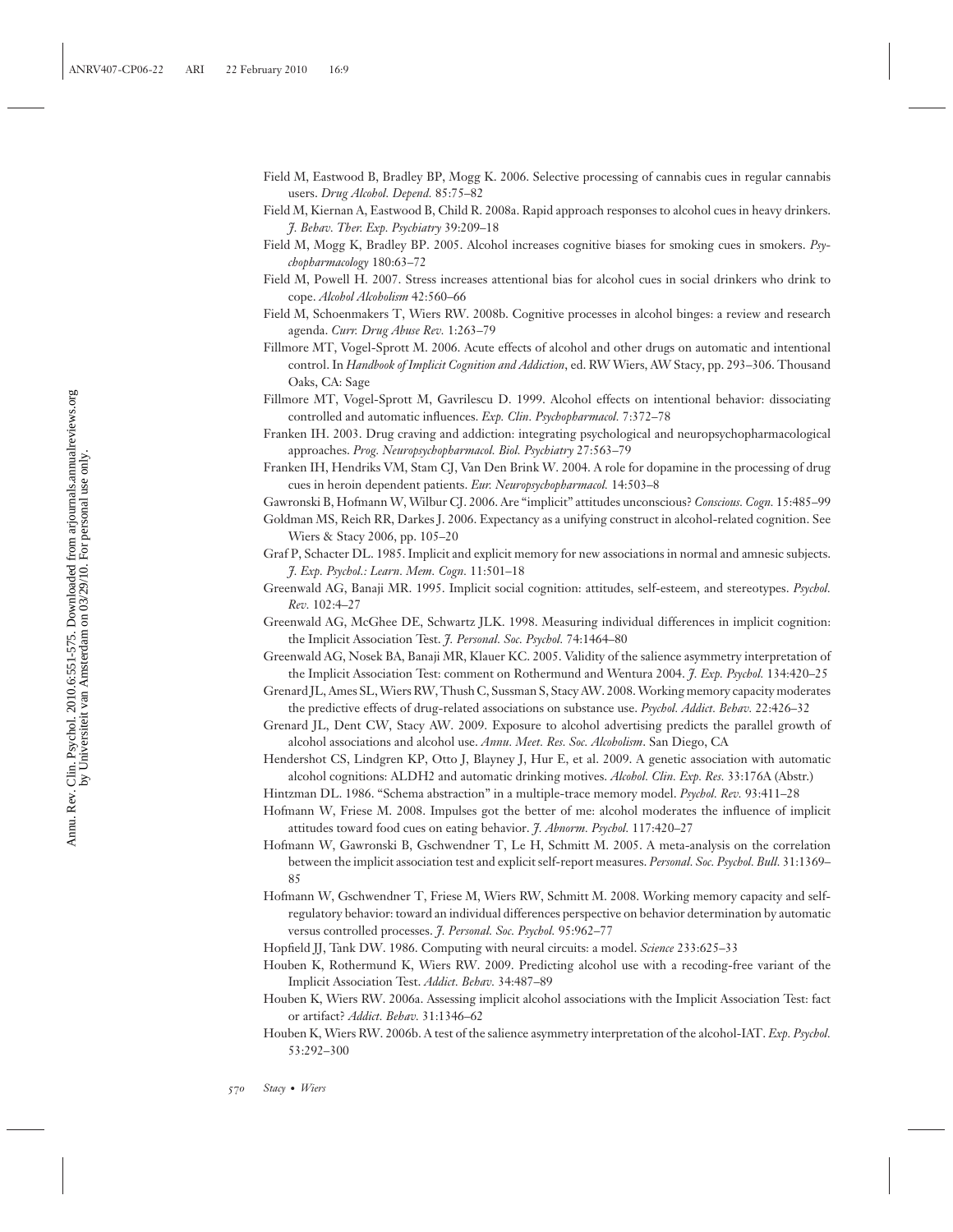- Houben K, Wiers RW. 2007a. Are drinkers implicitly positive about drinking alcohol? Personalizing the alcohol-IAT to reduce negative extrapersonal contamination. *Alcohol Alcoholism* 42:301–7
- Houben K, Wiers RW. 2007b. Personalizing the alcohol-IAT with individualized stimuli: relationship with drinking behavior and drinking-related problems. *Addict. Behav.* 32:2852–64
- Houben K, Wiers RW. 2008a. Implicitly positive about alcohol? Implicit positive associations predict drinking behavior. *Addict. Behav.* 33:979–86
- Houben K, Wiers RW. 2008b. Measuring implicit alcohol associations via the Internet: validation of Webbased Implicit Association Tests. *Behav. Res. Methods* 40:1134–43
- Houben K, Wiers RW. 2009. Response inhibition moderates the relationship between implicit associations and drinking behavior. *Alcohol. Clin. Exp. Res.* 33:626–33
- Hutchison KA. 2003. Is semantic priming due to association strength or feature overlap? A microanalytic review. *Psychon. Bull. Rev.* 10:785–813
- Jajodia A, Earleywine M. 2003. Measuring alcohol expectancies with the implicit association test. *Psychol. Addict. Behav.* 17:126–33
- James W. 1913. *Psychology*. New York: Henry Holt
- Jones BT, Jones BC, Smith H, Copley N. 2003. A flicker paradigm for inducing change blindness reveals alcohol and cannabis information processing biases in social users. *Addiction* 98:235–44
- Kahneman D. 2003. A perspective on judgment and choice: mapping bounded rationality. *Am. Psychol.* 58:697– 720
- Kelly AB, Masterman PW, Marlatt GA. 2005. Alcohol related associative strength and drinking behaviours: concurrent and prospective relationships. *Drug Alcohol. Rev.* 24:489–98
- Klingberg T, Fernell E, Olesen PJ, Johnson M, Gustafsson P, et al. 2005. Computerized training of working memory in children with ADHD—a randomized, controlled trial. *J. Am. Acad. Child Adolesc. Psychiatry* 44:177–86
- Koob GF, Le Moal M. 2008a. Addiction and the brain antireward system. *Annu. Rev. Psychol.* 59:29–53
- Koob GF, Le Moal M. 2008b. Review. Neurobiological mechanisms for opponent motivational processes in addiction. *Philos. Trans. R. Soc. Lond.* 363:3113–23
- Knight D, Waters N, Bandettini P. 2009. Neural substrates of explicit and implicit fear memory. *NeuroImage* 45:208–14
- Krank M, Wall AM, Stewart SH, Wiers RW, Goldman MS. 2005. Context effects on alcohol cognitions. *Alcohol Clin. Exp. Res.* 29:196–206
- Krank MD, Goldstein AL. 2006. Adolescent changes in implicit cognitions and prevention of substance abuse. See Wiers & Stacy 2006, pp. 439–53
- Krank MD, Kreklewetz KL. 2003. Exposure to alcohol advertising increases implicit alcohol cognitions in adolescents. *Presented at Annu. Meet. Res. Soc. Alcoholism*. Fort Lauderdale, FL
- Krank MD, Swift R. 1994. Unconscious influences of specific memories on alcohol outcome expectancies. *Alcohol Clin. Exp. Res.* 18:423
- Leventhal AM, Waters AJ, Breitmeyer BG, Miller EK, Tapia E, Li Y. 2008. Subliminal processing of smokingrelated and affective stimuli in tobacco addiction. *Exp. Clin. Psychopharmacol.* 16:301–12
- Levy DA, Stark CEL, Squire LR. 2004. Intact conceptual priming in the absence of declarative memory. *Psychol. Sci.* 15:680–86
- Lindgren KP, Neighbors C, Ostafin BD, Mullins PM, George WH. 2009. Automatic alcohol associations: gender differences and the malleability of alcohol associations following exposure to a dating scenario. *J. Stud. Alcohol Drugs* 70:583–92
- Loeber S, Vollstadt-Klein S, von der Goltz C, Flor H, Mann K, Kiefer F. 2009. Attentional bias in alcoholdependent patients: the role of chronicity and executive functioning. *Addict. Biol.* 14:194–203
- Logan GD. 1988. Toward an instance theory of automatization. *Psychol. Rev.* 95:492–527
- MacLeod C, Rutherford E, Campbell L, Ebsworthy C, Holker L. 2002. Selective attention and emotional vulnerability: assessing the causal basis of their association through the experimental manipulation of attentional bias. *J. Abnorm. Psychol.* 111:107–23
- Marissen MA, Franken IH, Waters AJ, Blanken P, Van Den Brink W, Hendriks VM. 2006. Attentional bias predicts heroin relapse following treatment. *Addiction* 101:1306–12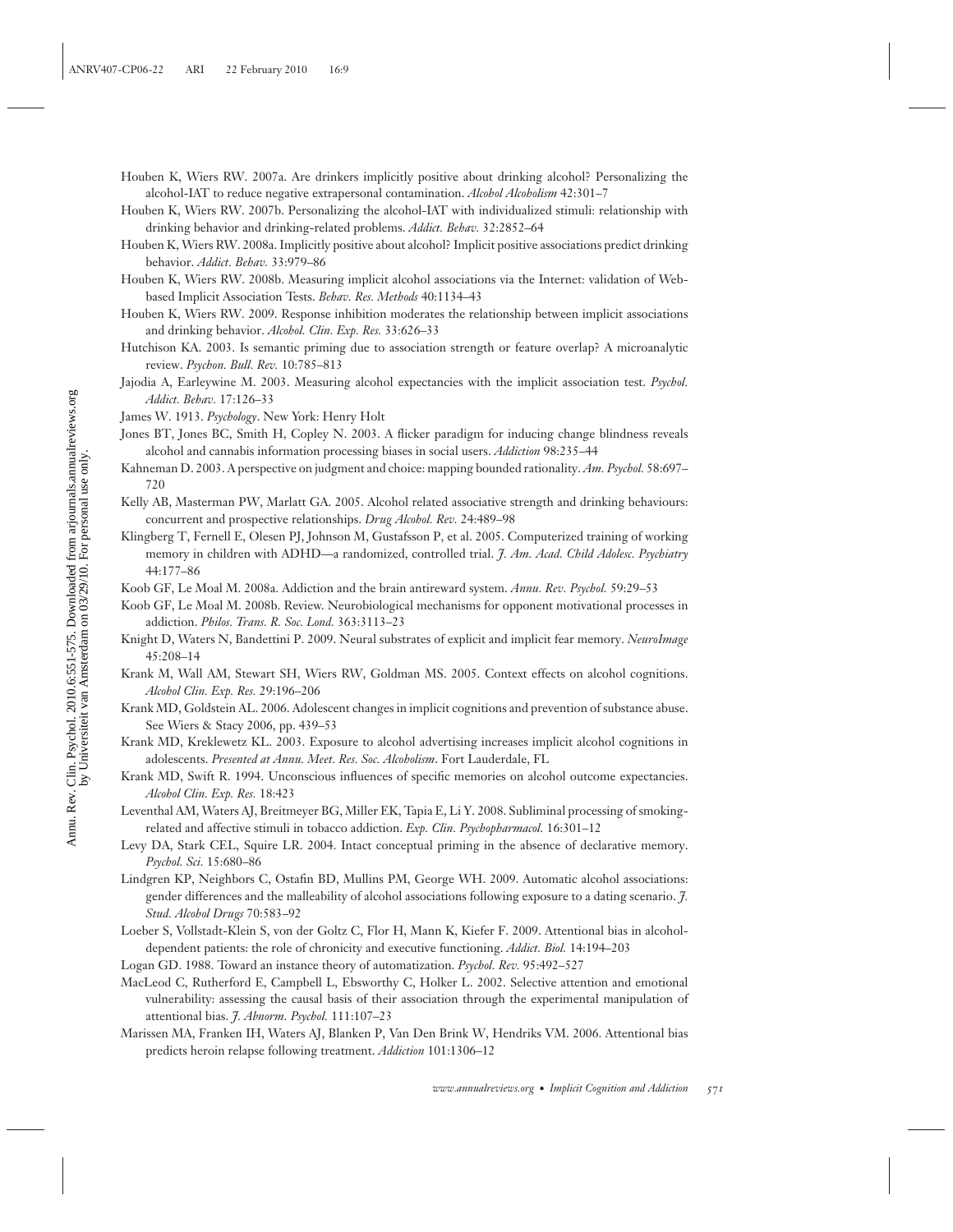- McCarthy DM, Thompsen DM. 2006. Implicit and explicit measures of alcohol and smoking cognitions. *Psychol. Addict. Behav.* 20:436–44
- McEvoy CL, Nelson DL, Komatsu T. 1999. What is the connection between true and false memories? The differential roles of interitem associations in recall and recognition. *J. Exp. Psychol.: Learn. Mem. Cogn.* 25:1177–94
- Miller WR, Rollnick S. 2002. *Motivational Interviewing: Preparing People for Change*. New York: Guilford
- Mitchell JP, Nosek BA, Banaji MR. 2003. Contextual variations in implicit evaluation. *J. Exp. Psychol.: Gen.* 132:455–69
- Mogg K, Bradley BP, Field M, De Houwer J. 2003. Eye movements to smoking-related pictures in smokers: relationship between attentional biases and implicit and explicit measures of stimulus valence. *Addiction* 98:825–36
- Monroe BM, Read SJ. 2008. A general connectionist model of attitude structure and change: the ACS (Attitudes as Constraint Satisfaction) model. *Psychol. Rev.* 115:733–59
- Moors A, De Houwer J. 2006. Automaticity: a theoretical and conceptual analysis. *Psychol. Bull.* 132:297–326
- Moss A, Albery I. 2009. A dual-process model of the alcohol-behavior link for social drinking. *Psychol. Bull.* 135:516–30
- Moss A, Albery I. 2010. Are alcohol expectancies associations, propositions, or elephants? A Reply to Wiers and Stacy 2010. *Psychol. Bull.* In press
- Nelson DL, McKinney VM, Gee NR, Janczura GA. 1998. Interpreting the influence of implicitly activated memories on recall and recognition. *Psychol. Rev.* 105:299–324
- Nelson TO. 1978. Detecting small amounts of information in memory: savings for nonrecognized items. *J. Exp. Psychol.: Hum. Learn. Mem.* 4:453–68
- Nesse RM, Berridge KC. 1997. Psychoactive drug use in evolutionary perspective. *Science* 278:63–66
- Newlin DB. 2002. The self-perceived survival ability and reproductive fitness (SPFit) theory of substance use disorders. *Addiction* 97:427–45
- Nosek BA, Sriram N. 2007. Faulty assumptions: a comment on Blanton, Jaccard, Gonzales, and Christie 2006. *J. Exp. Soc. Psychol.* 43:393–98
- O' Connor RM, Fite PJ, Nowlin PR, Colder CR. 2007. Children's beliefs about substance use: an examination of age differences in implicit and explicit cognitive precursors of substance use initiation. *Psychol. Addict. Behav.* 21:525–33
- Olson MA, Fazio RH. 2004. Reducing the influence of extrapersonal associations on the Implicit Association Test: personalizing the IAT. *J. Personal. Soc. Psychol.* 86:653–67
- Ostafin BD, Palfai TP. 2006. Compelled to consume: the Implicit Association Test and automatic alcohol motivation. *Psychol. Addict. Behav.* 20:322–27
- Ostafin BD, Palfai TP, Wechsler CE. 2003. The accessibility of motivational tendencies toward alcohol: approach, avoidance, and disinhibited drinking. *Exp. Clin. Psychopharmacol.* 11:294–301
- Palfai TP, Monti PM, Ostafin B, Hutchison K. 2000. Effects of nicotine deprivation on alcohol-related information processing and drinking behavior. *J. Abnorm. Psychol.* 109:96–105
- Palfai TP, Ostafin BD. 2003. Alcohol-related motivational tendencies in hazardous drinkers: assessing implicit response tendencies using the modified-IAT. *Behav. Res. Ther.* 41:1149–62
- Payne BK, Cheng CM, Govorun O, Stewart BD. 2005. An inkblot for attitudes: affect misattribution as implicit measurement. *J. Personal. Soc. Psychol.* 89:277–93
- Payne BK, Govorun O, Arbuckle NL. 2007a. Automatic attitudes and alcohol: Does implicit liking predict drinking? *Cogn. Emot.* 22:238–71
- Payne BK, McClernon FJ, Dobbins IG. 2007b. Automatic affective responses to smoking cues. *Exp. Clin. Psychopharmacol.* 15:400–9
- Prince M. 1914. *The Unconscious: The Fundamentals of Human Personality, Normal and Abnormal*. London: Macmillan. 2nd ed.
- Raichle ME, Fiez JA, Videen TO, MacLeod AK, et al. 1994. Practice-related changes in human brain functional anatomy during nonmotor learning. *Cereb. Cortex* 4:8–26
- Reich RR, Goldman MS, Noll JA. 2004. Using the false memory paradigm to test two key elements of alcohol expectancy theory. *Exp. Clin. Psychopharmacol.* 12:102–10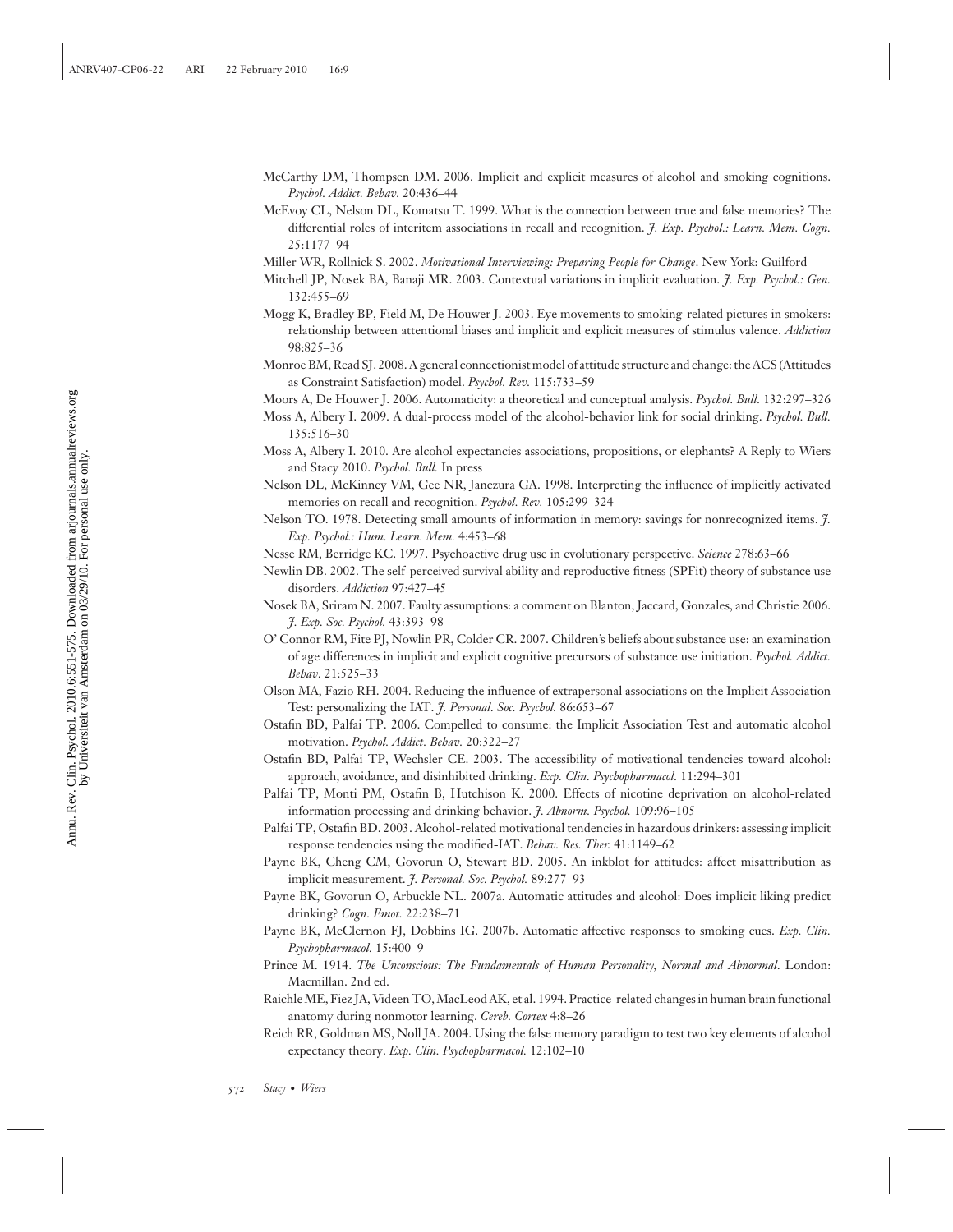- Rinck M, Becker ES. 2007. Approach and avoidance in fear of spiders. *J. Behav. Ther. Exp. Psychiatry* 38:105–20
- Robinson TE, Berridge KC. 2003. Addiction. *Annu. Rev. Psychol.* 54:25–53
- Robinson TE, Berridge KC. 2008. Review. The incentive sensitization theory of addiction: some current issues. *Philos. Trans. R. Soc. Lond.* 363:3137–46
- Roediger HL, McDermott KB. 1995. Creating false memories: remembering words not presented in lists. *J. Exp. Psychol.: Learn. Mem. Cogn.* 21:803–14
- Roefs A, Quaedackers L, Werrij MQ, Wolters G, Havermans R, et al. 2006. The environment influences whether high-fat foods are associated with palatable or with unhealthy. *Behav. Res. Ther.* 44:715–36
- Roehrich L, Goldman MS. 1995. Implicit priming of alcohol expectancy memory processes and subsequent drinking behavior. *Exp. Clin. Psychopharmacol.* 3:402–10
- Rooke SE, Hine DW, Thorsteinsson EB. 2008. Implicit cognition and substance use: a meta-analysis. *Addict. Behav.* 33:1314–28
- Rothermund K, Wentura D. 2004. Underlying processes in the Implicit Association Test (IAT): dissociating salience from associations. *J. Exp. Psychol.* 133:139–65
- Rothermund K, Wentura D, De Houwer J. 2005. Validity of the salience asymmetry account of the Implicit Association Test: reply to Greenwald, Nosek, Banaji, and Klauer 2005. *J. Exp. Psychol.* 134:426–30
- Satpute A, Lieberman M. 2006. Integrating automatic and controlled processes into neurocognitive models of social cognition. *Brain Res.* 1079:86–97
- Schacter DL. 1987. Implicit memory: history and current status. *J. Exp. Psychol.: Learn. Mem. Cogn.* 13:501–18
- Schneider W, Chein JM. 2003. Controlled & automatic processing: behavior, theory, and biological mechanisms. *Cogn. Sci. Multidisciplin. J.* 27:525–59
- Schoenmakers T, Lux IFM, Goertz AG, Van Kerkhof DHAT, De Bruin M, Wiers RW. 2010. A randomized clinical trial to measure effects of an intervention to modify attentional bias in alcohol dependent patients. *Drug Alcohol Depend.* In press
- Schoenmakers T, Wiers RW, Field M. 2008. Effects of a low dose of alcohol on cognitive biases and craving in heavy drinkers. *Psychopharmacology (Berl.)* 197:169–78
- Schoenmakers T, Wiers RW, Jones BT, Bruce G, Jansen ATM. 2007. Attentional re-training decreases attentional bias in heavy drinkers without generalization. *Addiction* 102:399–405
- Seger CA, Desmond JE, Glover GH, Gabrieli JDE. 2000. Functional magnetic resonance imaging evidence for right-hemisphere involvement in processing unusual semantic relationships. *Neuropsychology* 14:361–69
- Seger CA, Rabin LA, Desmond JE, Gabrieli JDE. 1999. Verb generation priming involves conceptual implicit memory. *Brain Cogn.* 41:150–77
- Sher KJ, Grekin ER, Williams NA. 2005. The development of alcohol use disorders. *Annu. Rev. Clin. Psychol.* 1:493–523
- Sherman SJ, Chassin L, Presson C, Seo D, Macy JT. 2009. The intergenerational transmission of implicit and explicit attitudes toward smoking: predicting adolescent smoking initiation. *J. Exp. Soc. Psychol.* 45:313–19
- Shimamura AP, Squire LR. 1984. Paired-associate learning and priming effects in amnesia: a neuropsychological study. *J. Exp. Psychol.* 113:556–70
- Smith EC, DeCoster J. 2000. Dual-process models in social and cognitive psychology: conceptual integration and links to underlying memory systems. *Personal. Soc. Psychol. Rev.* 4:108–31
- Stacy AW. 1994. Evidence of implicit memory activation of alcohol concepts: toward parallel memory models of addiction. *Annu. Meet. Res. Soc. Alcoholism.* Maui, HI
- Stacy AW, Ames SL, Knowlton B. 2004. Neurologically plausible distinctions in cognition relevant to drug use etiology and prevention. *Subst. Use Misuse* 39:1571–623
- Stacy AW, Leigh BC, Weingardt KR. 1994. Memory accessibility and association of alcohol use and its positive outcomes. *Exp. Clin. Psychopharmacol.* 2:269–82
- Stacy AW, Leigh BC, Weingardt KR. 1997. An individual-difference perspective applied to word association. *Personal. Soc. Psychol. Bull.* 23:229–37
- Stacy AW, Wiers RW. 2006. An implicit cognition, associative memory framework for addiction. In *Cognition and Addiction*, ed. MR Munafo, IP Albery, pp. 31–71. New York: Oxford Univ. Press
- Stewart SH, Hall E, Wilkie H, Birch CD. 2002. Affective priming of alcohol schema in coping and enhancement motivated drinkers. *Cogn. Behav. Ther.* 31:68–80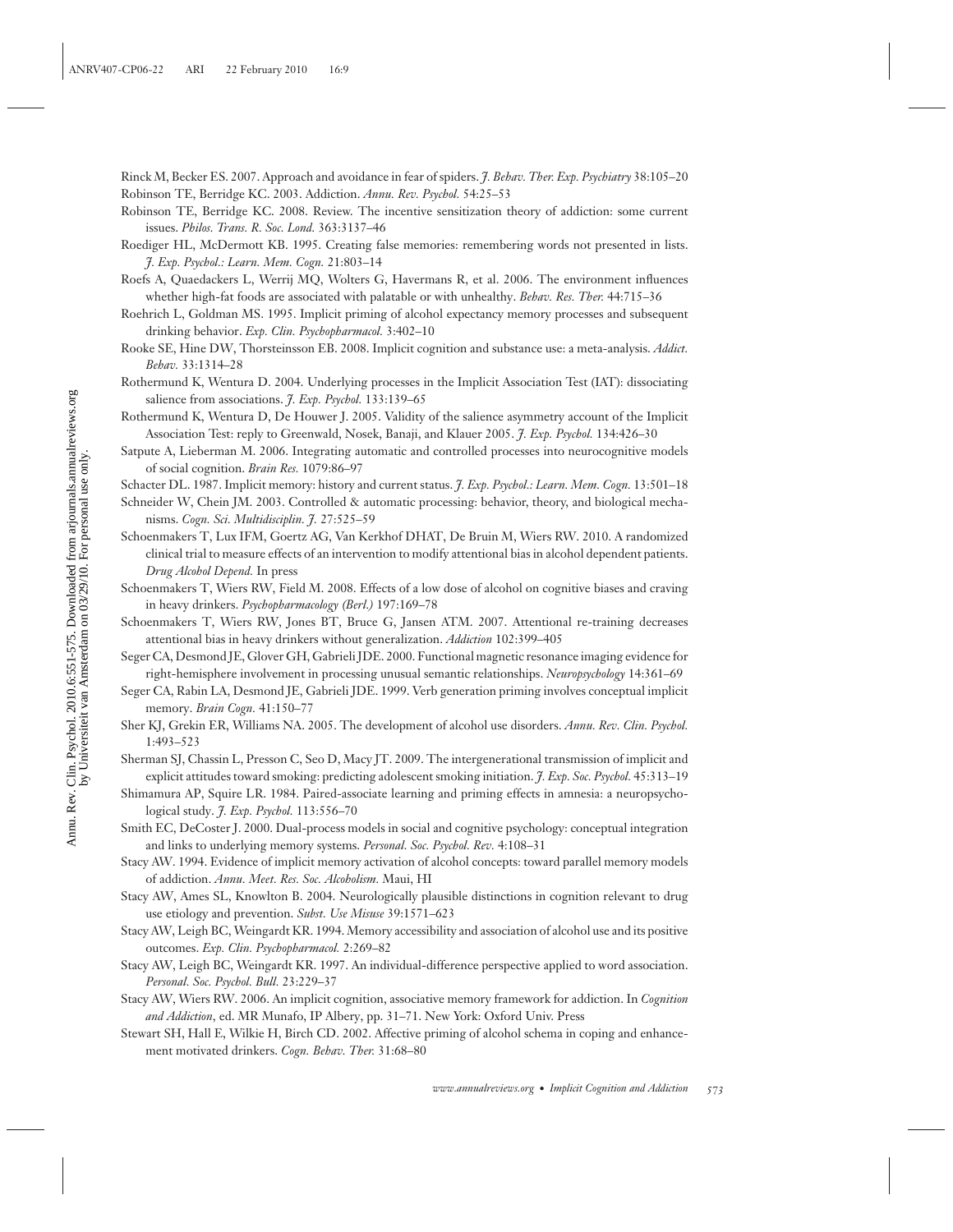- Strack F, Deutsch R. 2004. Reflective and impulsive determinants of social behavior. *Personal. Soc. Psychol. Rev.* 8:220–47
- Szalay LB, Bovasso G, Vilov SK, Williams RE. 1992. Assessing treatment effects through changes in perceptions and cognitive organization. *Am. J. Drug Alcohol Abuse* 18:407–28
- Szalay LB, Carroll JFX, Tims F. 1993. Rediscovering free associations for use in psychotherapy. *Psychother. Theory Res. Pract. Train.* 30:344–56
- Thomas MSC, McClelland JL. 2008. Connectionist models of cognition. In *The Cambridge Handbook of Computational Psychology*, ed. R Sun, pp. 23–58. New York: Cambridge Univ. Press
- Thompson-Schill SL, D'Esposito M, Kan IP. 1999. Effects of repetition and competition on activity of left prefrontal cortex during word generation. *Neuron* 23:513–22
- Thorndike EL, Rock RT. 1934. Learning without awareness of what is being learned or intent to learn it. *J. Exp. Psychol.* 17:1–19
- Thush C, Wiers RW. 2007. Explicit and implicit alcohol-related cognitions and the prediction of current and future drinking in adolescents. *Addict. Behav.* 32:1367–83
- Thush C, Wiers RW, Ames SL, Grenard J, Sussman S, Stacy AW. 2007. Apples and oranges? Comparing indirect measures of alcohol-related cognition predicting alcohol use in at-risk adolescents. *Psychol. Addict. Behav.* 21:587–91
- Thush C, Wiers RW, Ames SL, Grenard JL, Sussman S, Stacy AW. 2008. Interactions between implicit and explicit cognition and working memory capacity in the prediction of alcohol use in at-risk adolescents. *Drug Alcohol Depend.* 94:116–24
- Thush C, Wiers RW, Moerbeek M, Ames SL, Grenard JL, et al. 2009. Influence of motivational interviewing on explicit and implicit alcohol-related cognition and alcohol use in at-risk adolescents. *Psychol. Addict. Behav.* 23:146–51
- Tiffany ST. 1990. A cognitive model of drug urges and drug-use behavior: role of automatic and nonautomatic processes. *Psychol. Rev.* 97:147–68
- Vaidya CJ, Gabrieli JDE, Keane MM, Monti LA. 1995. Perceptual and conceptual memory processes in global amnesia. *Neuropsychology* 9:580–91
- Verdejo-Garcia A, Lawrence AJ, Clark L. 2008. Impulsivity as a vulnerability marker for substance-use disorders: review of findings from high-risk research, problem gamblers and genetic association studies. *Neurosci. Biobehav. Rev.* 32:777–810
- Volkow ND, Fowler JS, Wang GJ. 2004. The addicted human brain viewed in the light of imaging studies: brain circuits and treatment strategies. *Neuropharmacology* 1:3–13
- Warren HC. 1921. *A History of the Association Psychology*. New York: Scribner
- Warrington EK, Weiskrantz L. 1968. New method of testing long-term retention with special reference to amnesic patients. *Nature* 217:972–74
- Waters AJ, Shiffman S, Sayette MA, Paty JA, Gwaltney CJ, Balabanis MH. 2003. Attentional bias predicts outcome in smoking cessation. *Health Psychol.* 22:378–87
- Weafer J, Fillmore MT. 2008. Individual differences in acute alcohol impairment of inhibitory control predict ad libitum alcohol consumption. *Psychopharmacology (Berl.)* 201:315–24
- Weingardt KR, Stacy AW, Leigh BC. 1996. Automatic activation of alcohol concepts in response to positive outcomes of alcohol use. *Alcohol. Clin. Exp. Res.* 20:25–30
- Wiers RW. 2008. Alcohol and drug expectancies as anticipated changes in affect: Negative reinforcement is not sedation. *Subst. Use Misuse* 43:429–44
- Wiers RW, Bartholow BD, Van Den Wildenberg E, Thush C, Engels RCME, et al. 2007. Automatic and controlled processes and the development of addictive behaviors in adolescents: a review and a model. *Pharmacol. Biochem. Behav.* 86:263–83
- Wiers RW, Beckers L, Houben K, Hofmann W. 2009a. A short fuse after alcohol: implicit power associations predict aggressiveness after alcohol consumption in young heavy drinkers with limited executive control. *Pharmacol. Biochem. Behav.* 93:300–5
- Wiers RW, Rinck M, Dictus M, Van Den Wildenberg E. 2009b. Relatively strong automatic appetitive actiontendencies in male carriers of the OPRM1 G-allele. *Genes Brain Behav.* 8:101–6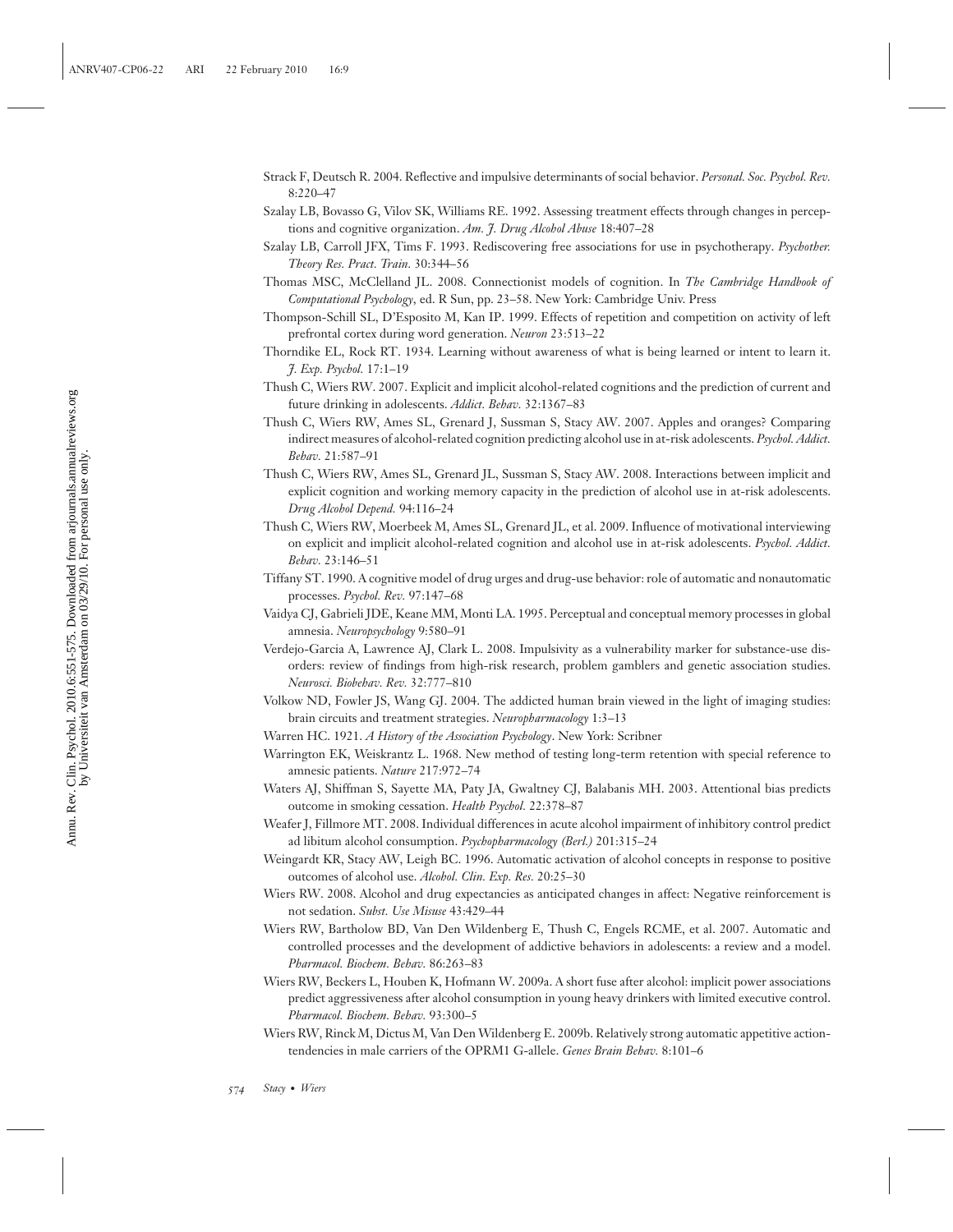- Wiers RW, Schoenmakers T, Houben K, Thush C, Fadardi JS, Cox WM. 2008. Can problematic alcohol use be trained away? New behavioural treatments aimed at changing and moderating implicit cognitive processes in alcohol abuse. In *Identification and Treatment of Alcohol Dependency*, ed. CR Martin, pp. 185– 205. Keswick, UK: M&K Publ.
- Wiers RW, Stacy AW. 2006. *Handbook of Implicit Cognition and Addiction*. Thousand Oaks, CA: Sage
- Wiers RW, Stacy AW. 2010. Are alcohol expectancies associations? Comment on Moss and Albery 2009. *Psychol. Bull.* In press
- Wiers RW, van de Luitgaarden J, Van Den Wildenberg E, Smulders FTY. 2005. Challenging implicit and explicit alcohol-related cognitions in young heavy drinkers. *Addiction* 100:806–19
- Wiers RW, van Woerden N, Smulders FTY, de Jong PJ. 2002. Implicit and explicit alcohol-related cognitions in heavy and light drinkers. *J. Abnorm. Psychol.* 111:648–58
- Wilson TD. 2002. *Strangers to Ourselves: Discovering the Adaptive Unconscious*. Cambridge, MA: Harvard Univ. Press
- Yin HH, Knowlton BJ. 2006. Addiction and learning in the brain. See Wiers & Stacy 2006, pp. 167–84
- Zack M, Belsito L, Scher R, Eissenberg T, Corrigall WA. 2001. Effects of abstinence and smoking on information processing in adolescent smokers. *Psychopharmacology (Berl.)* 153:249–57
- Zack M, Poulos CX. 2004. Amphetamine primes motivation to gamble and gambling-related semantic networks in problem gamblers. *Neuropsychopharmacology* 29:195–207
- Zack M, Poulos CX, Fragopoulos F, Woodford TM, MacLeod CM. 2006. Negative affect words prime beer consumption in young drinkers. *Addict. Behav.* 31:169–73
- Zack M, Sharpley J, Dent CW, Stacy AW. 2009. Context effects and false memory for alcohol words in adolescents. *Addict. Behav.* 34:327–30
- Zack M, Toneatto T, MacLeod CM. 1999. Implicit activation of alcohol concepts by negative affective cues distinguishes between problem drinkers with high and low psychiatric distress. *J. Abnorm. Psychol.* 108:518–31
- Zeelenberg R, Shiffrin RM, Raaijmakers JGW. 1999. Priming in a free association task as a function of association directionality. *Mem. Cogn.* 27:956–61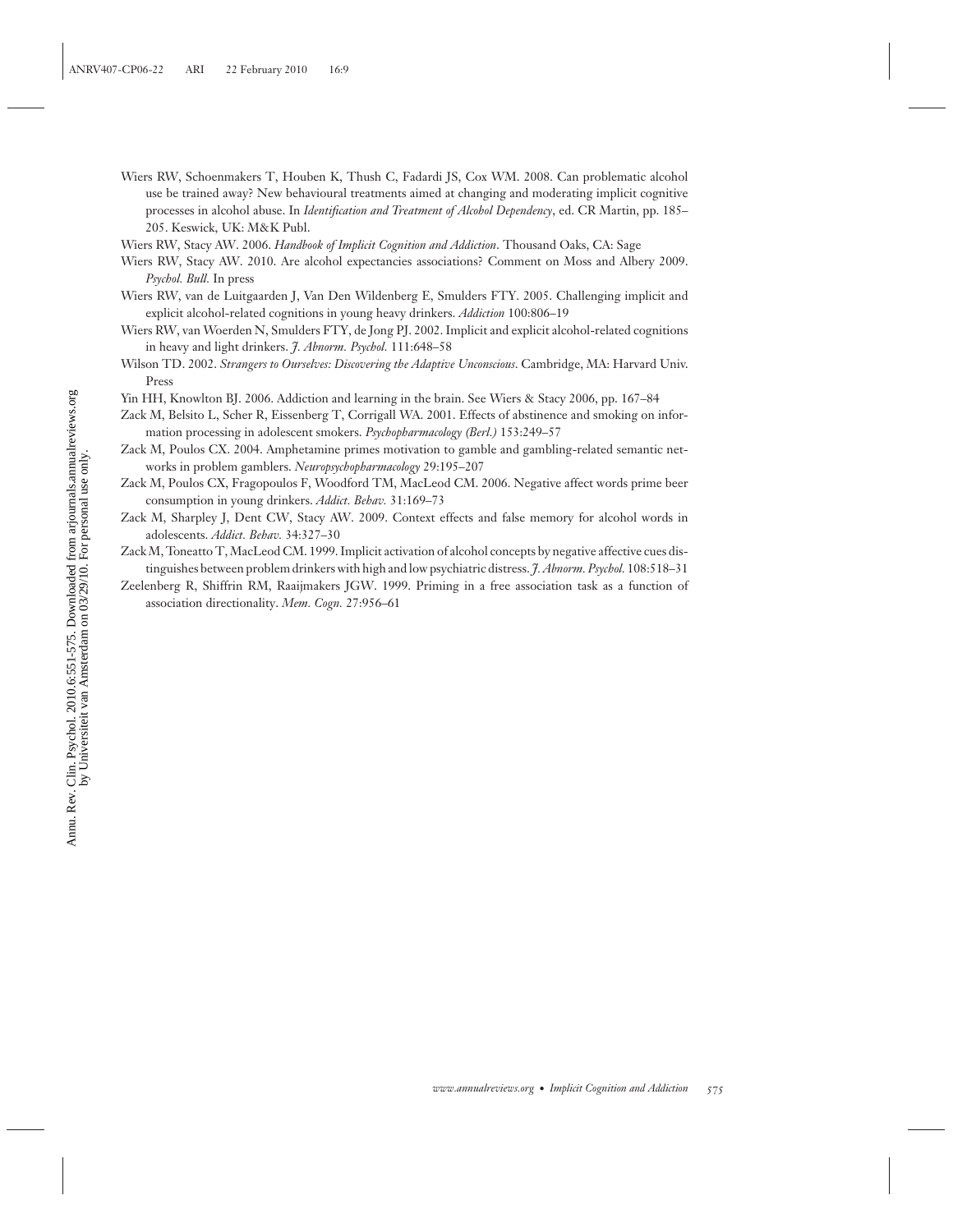**Annual Review of Clinical Psychology**

# Volume 6, 2010 Contents

| Personality Assessment from the Nineteenth to Early Twenty-First<br>Century: Past Achievements and Contemporary Challenges                                                                        |
|---------------------------------------------------------------------------------------------------------------------------------------------------------------------------------------------------|
| Prescriptive Authority for Psychologists                                                                                                                                                          |
| The Admissibility of Behavioral Science Evidence in the Courtroom:<br>The Translation of Legal to Scientific Concepts and Back<br>David Faust, Paul W. Grimm, David C. Ahern, and Mark Sokolik 49 |
| Advances in Analysis of Longitudinal Data                                                                                                                                                         |
| Group-Based Trajectory Modeling in Clinical Research                                                                                                                                              |
| Measurement of Functional Capacity: A New Approach to<br>Understanding Functional Differences and Real-World Behavioral<br>Adaptation in Those with Mental Illness                                |
| The Diagnosis of Mental Disorders: The Problem of Reification                                                                                                                                     |
| Prevention of Major Depression<br>Ricardo F. Muñoz, Pim Cuijpers, Filip Smit, Alinne Z. Barrera, and Yan Leykin  181                                                                              |
| Issues and Challenges in the Design of Culturally Adapted<br><b>Evidence-Based Interventions</b><br>Felipe González Castro, Manuel Barrera Jr., and Lori K. Holleran Steiker  213                 |
| <b>Treatment of Panic</b>                                                                                                                                                                         |
| Psychological Approaches to Origins and Treatments of Somatoform<br><b>Disorders</b>                                                                                                              |